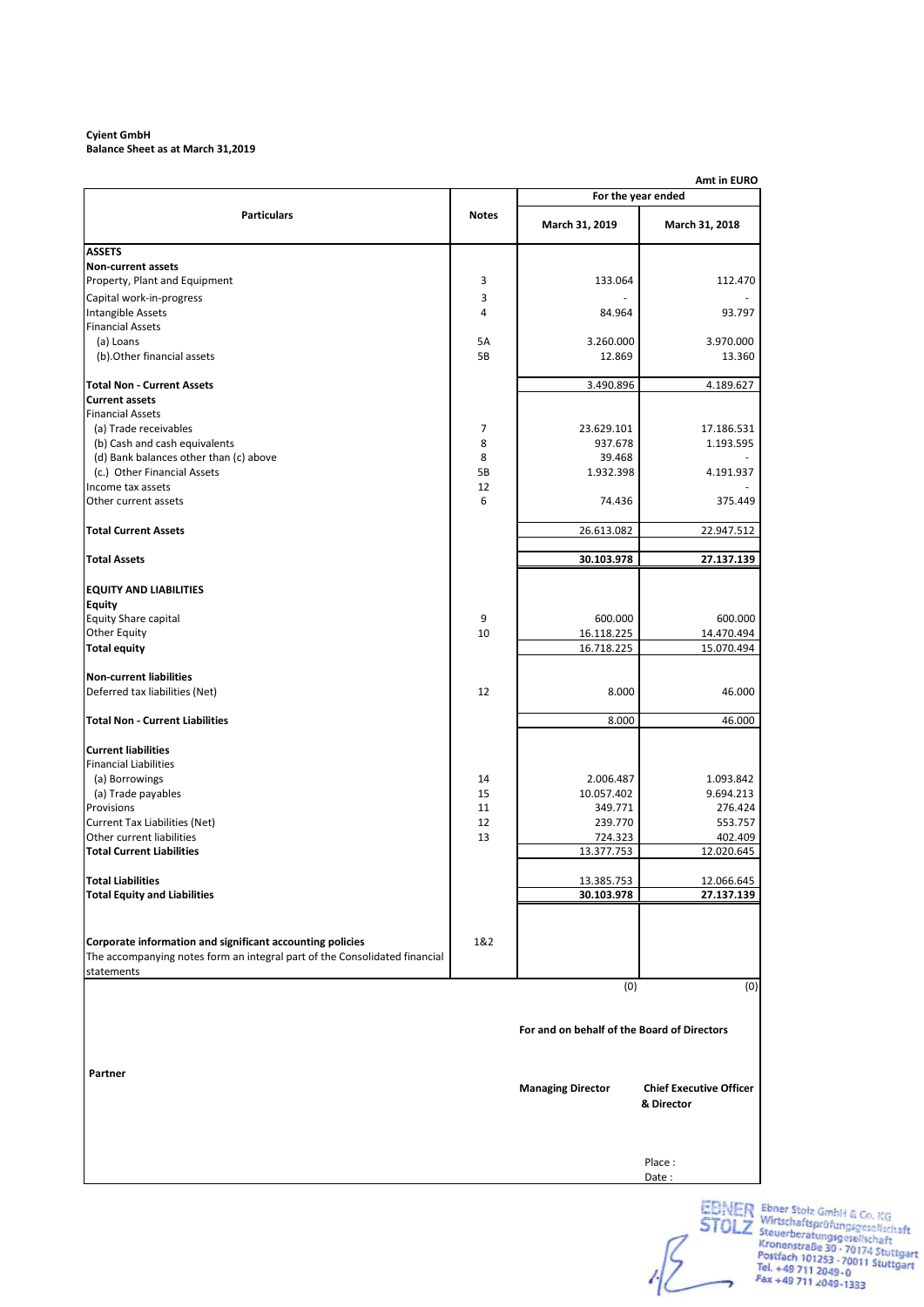**Statement of Profit and Loss for the period ended March 31, 2019**

|                                                                                    |              |                                      |                                      |                                         |                                            | Amt in EURO                             |
|------------------------------------------------------------------------------------|--------------|--------------------------------------|--------------------------------------|-----------------------------------------|--------------------------------------------|-----------------------------------------|
| <b>Particulars</b>                                                                 | <b>Notes</b> | For the year ended<br>March 31, 2019 | For the Year ended<br>March 31, 2018 | For the Quarter ended<br>March 31, 2019 | For the Quarter ended<br>December 31, 2018 | For the Quarter ended<br>March 31, 2018 |
| <b>INCOME</b>                                                                      |              |                                      |                                      |                                         |                                            |                                         |
| Revenue from operations                                                            | 16           | 27.020.727                           | 25.089.786                           | 7.250.427                               | 7.015.290                                  | 6.493.121                               |
| Other Income (net)                                                                 | 17           | 531.003                              | 263.939                              | 136.333                                 | 185.208                                    | (161.248)                               |
| <b>Total Income</b>                                                                |              | 27.551.730                           | 25.353.725                           | 7.386.761                               | 7.200.498                                  | 6.331.873                               |
|                                                                                    |              |                                      |                                      |                                         |                                            |                                         |
| Employee benefit expense                                                           | 18           | 8.774.111                            | 7.680.785                            | 2.039.141                               | 2.225.961                                  | 1.850.085                               |
| Finance costs                                                                      | 19           | 138.041                              | 122.653                              | 34.863                                  | 31.235                                     | 33.231                                  |
| Depreciation and amortisation expense                                              | 20           | 97.264                               | 78.562                               | 25.133                                  | 23.504                                     | 34.529                                  |
| Other Operating expenses                                                           | 21           | 16.445.049                           | 15.937.694                           | 4.596.400                               | 4.083.704                                  | 3.913.160                               |
| <b>Total Expenses</b>                                                              |              | 25.454.465                           | 23.819.694                           | 6.695.537                               | 6.364.404                                  | 5.831.004                               |
| Profit before exceptional items and tax                                            |              | 2.097.265                            | 1.534.031                            | 691.224                                 | 836.094                                    | 500.869                                 |
| Exceptional item (net)                                                             |              |                                      | 5.642                                |                                         |                                            | 5.642                                   |
| Profit/(loss) before tax                                                           |              | 2.097.265                            | 1.528.389                            | 691.224                                 | 836.094                                    | 495.227                                 |
|                                                                                    |              |                                      |                                      |                                         |                                            |                                         |
| <b>Tax Expense</b>                                                                 |              |                                      |                                      |                                         |                                            |                                         |
| Current tax                                                                        | 12           | 479.336                              | 271.980                              | 187.876                                 | 155.509                                    | 136.689                                 |
| Deferred tax                                                                       | 12           | (38.000)                             | (19.000)                             | (27.000)                                | (11.000)                                   | 4.000                                   |
| <b>Total tax expense</b>                                                           |              | 441.336                              | 252.980                              | 160.876                                 | 144.509                                    | 140.689                                 |
| Profit/(loss) for the year                                                         |              | 1.655.929                            | 1.275.409                            | 530.348                                 | 691.584                                    | 354.538                                 |
| Other comprehensive income                                                         |              |                                      |                                      |                                         |                                            |                                         |
| Items that will not be reclassified subsequently to profit or loss                 |              |                                      |                                      |                                         |                                            |                                         |
| Remeasurements of the defined benefit plans                                        |              |                                      |                                      |                                         |                                            |                                         |
| Income tax relating to items that will not be reclassified to profit or loss       |              |                                      |                                      |                                         |                                            |                                         |
|                                                                                    |              |                                      |                                      |                                         |                                            |                                         |
| Items that will be reclassified to profit or loss                                  |              |                                      |                                      |                                         |                                            |                                         |
| Exchange differences in translating the financial statements of foreign operations |              | (8.198)                              | (87.777)                             | (3.209)                                 | 1.409                                      | (8.334)                                 |
| Effective portion of gains and loss on designated portion of hedge                 |              |                                      |                                      |                                         |                                            |                                         |
| instruments in a cash flow hedge                                                   |              |                                      |                                      |                                         |                                            |                                         |
| Income tax relating to items that may be reclassified to profit or loss            |              |                                      |                                      |                                         |                                            |                                         |
| Total other comprehensive income                                                   |              | (8.198)                              | (87.777)                             | (3.209)                                 | 1.409                                      | (8.334)                                 |
| Total comprehensive income for the year                                            |              | 1.647.731                            | 1.187.632                            | 527.139                                 | 692.993                                    | 346.204                                 |
|                                                                                    |              |                                      |                                      |                                         |                                            |                                         |
| Corporate information and significant accounting policies                          | 1 and 2      |                                      |                                      |                                         |                                            |                                         |
| The accompanying notes form an integral part of the Consolidated                   |              |                                      |                                      |                                         |                                            |                                         |

In terms of our report attached.

 **Partner**

**For and on behalf of the Board of Directors**

**Managing Director**

**Company Secretary**

Place : Place : Date : Date :

EBNER Ebner Stolz GmbH & Co. KG<br>
STOLZ Wirtschaftsprüfungsgesellschaft<br>
Kronenstraße 30 - 70174 Stuttgart<br>
Kronenstraße 30 - 70174 Stuttgart<br>
Postfach 101253 - 70011 Stuttgart<br>
Tel. +49 711 2049 - 0<br>
Fax +49 711 2049 - 133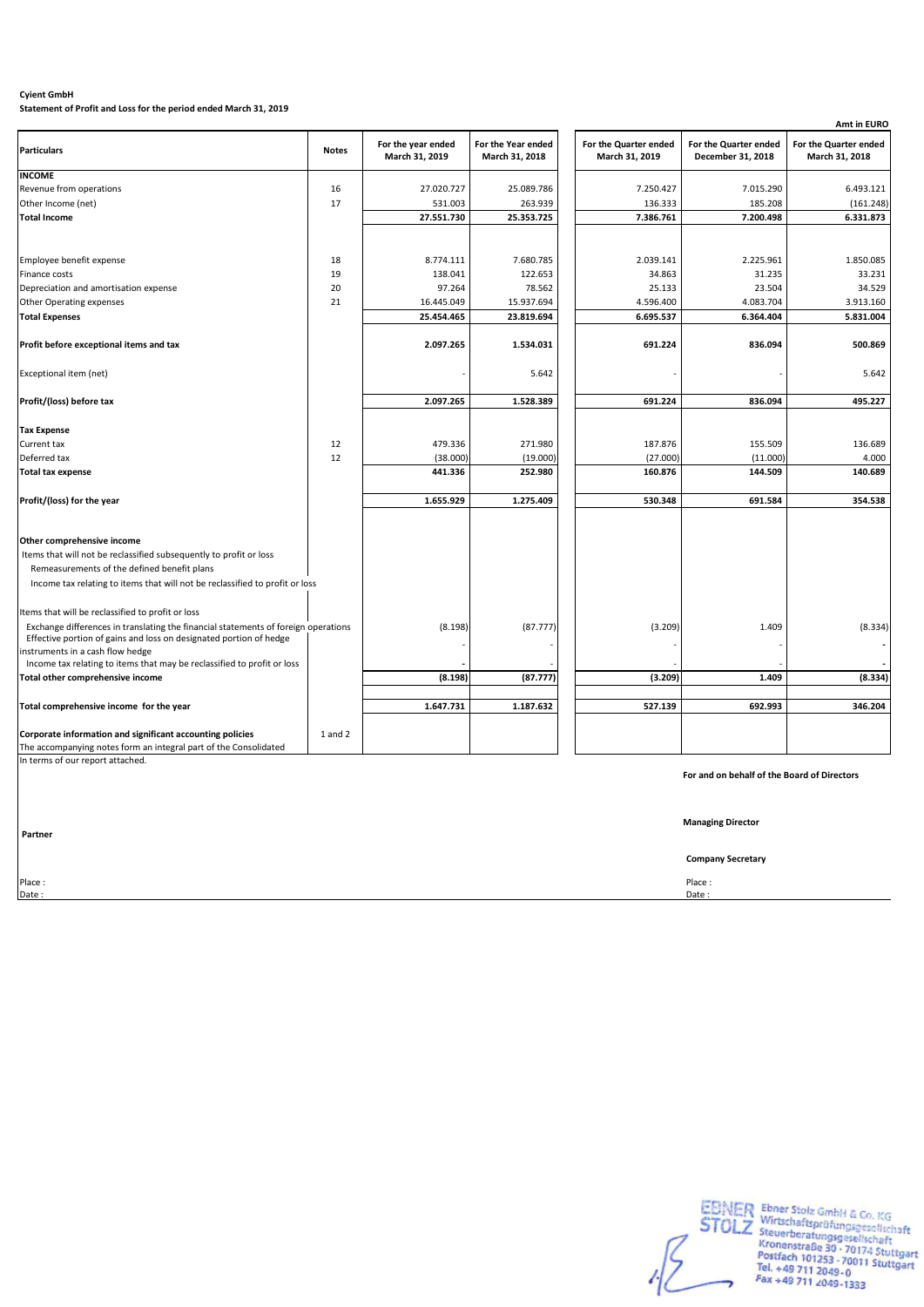#### **Cyient GmbH Statement of changes in equity for the year ended March 31,2019**

| A. Equity share capital                                       |             |                         | Amt in Euro |
|---------------------------------------------------------------|-------------|-------------------------|-------------|
| <b>Particulars</b>                                            | <b>Note</b> | <b>Number of Shares</b> | Amount      |
| Balance at March 31, 2017                                     |             | 12.000                  | 600.000     |
| Issue of equity shares under Company's associate stock option |             |                         |             |
| plan                                                          |             |                         |             |
| Balance at March 31, 2018                                     |             | 12.000                  | 600.000     |
| Issue of equity shares under Company's associate stock option |             |                         |             |
| plan                                                          |             |                         |             |
| Balance at March 31, 2019                                     |             | 12.000                  | 600.000     |

| <b>B.</b> Other equity                                                                                                                                             |        |                                                 |                               |                             |                                             |                                  |                  |                                                        |                                                                           | Amt in EURO             |
|--------------------------------------------------------------------------------------------------------------------------------------------------------------------|--------|-------------------------------------------------|-------------------------------|-----------------------------|---------------------------------------------|----------------------------------|------------------|--------------------------------------------------------|---------------------------------------------------------------------------|-------------------------|
|                                                                                                                                                                    |        |                                                 |                               |                             | Attributable to shareholders of the Company |                                  |                  |                                                        |                                                                           |                         |
|                                                                                                                                                                    |        |                                                 |                               | <b>Reserves and Surplus</b> |                                             |                                  |                  | Items of other comprehensive income                    |                                                                           |                         |
| <b>Particulars</b>                                                                                                                                                 | Note   | Share application<br>money pending<br>allotment | Securities premium<br>reserve | General reserve             | <b>Retained earnings</b>                    | <b>Cashflow Hedge</b><br>Reserve | hedge<br>reserve | Cash flow   Foreign currency<br>translation<br>Reserve | Capital<br>reserve for<br>bargain<br>purchase<br>business<br>combinations | Total                   |
| Balance at March 31, 2017                                                                                                                                          |        |                                                 |                               | 7.287.803                   | 5.894.485                                   | <sub>n</sub>                     |                  | 100.574                                                |                                                                           | 13.282.862              |
| Release of cashflow hedge                                                                                                                                          |        |                                                 |                               |                             |                                             |                                  |                  |                                                        |                                                                           |                         |
| Issue of equity shares under Company's associate stock option<br>plan                                                                                              | 9      |                                                 |                               |                             |                                             |                                  |                  |                                                        |                                                                           |                         |
| Stock option expense for the year<br>Gain on bargain purchase on business combination (net of tax<br>XXX)                                                          | 9      |                                                 |                               |                             |                                             |                                  |                  |                                                        |                                                                           |                         |
| Effective portion of gain on designated portion of hedging<br>instruments (net of tax xxx)                                                                         |        |                                                 |                               |                             |                                             |                                  |                  |                                                        |                                                                           |                         |
| Exchange difference arising on translating the foreign operation                                                                                                   | 10     |                                                 |                               |                             |                                             |                                  |                  | (87.777)                                               |                                                                           | (87.777)                |
| Remeasurement of net defined benefit liability (net of tax xxx)                                                                                                    | 10     |                                                 |                               |                             |                                             |                                  |                  |                                                        |                                                                           |                         |
| Dividend declared (including corporate dividend tax)<br>Profit for the year                                                                                        |        |                                                 |                               |                             | 1.275.409                                   |                                  |                  |                                                        |                                                                           | 1.275.409               |
| Balance at March 31, 2018                                                                                                                                          |        | $\sim$                                          | $\sim$                        | 7.287.803                   | 7.169.894                                   | $\sim$                           | $\sim$           | 12.797                                                 | $\sim$                                                                    | 14.470.494              |
| Issue of equity shares under Company's associate stock option<br>plan<br>Stock option expense for the year                                                         | 9<br>9 |                                                 |                               |                             |                                             |                                  |                  |                                                        |                                                                           |                         |
| Gain on bargain purchase on business combination (net of tax<br>XXX)<br>Effective portion of gain on designated portion of hedging<br>instruments (net of tax xxx) |        |                                                 |                               |                             |                                             |                                  |                  |                                                        |                                                                           |                         |
| Exchange difference arising on translating the foreign operation                                                                                                   | 10     |                                                 |                               |                             |                                             |                                  |                  | (8.198)                                                |                                                                           | (8.198)                 |
| Remeasurement of net defined benefit liability (net of tax xxx)                                                                                                    | 10     |                                                 |                               |                             |                                             |                                  |                  |                                                        |                                                                           |                         |
| Dividend declared (including corporate dividend tax)<br>Profit for the year<br>Balance at March 31, 2019                                                           |        | $\sim$                                          | $\sim$                        | 7.287.803                   | 1.655.929<br>8.825.823                      | $\sim$                           | $\sim$           | 4.598                                                  | $\sim$                                                                    | 1.655.929<br>16.118.224 |

EBNER Ebner Stolz GmbH & Co. KG<br>
STOLZ Steuerberatungsgesellschaft<br>
Kronenstraße 30 - 70174 Stuttgart<br>
Postfach 101253 - 70011 Stuttgart<br>
Tel. +49 711 2049-0<br>
Fax +49 711 2049-1333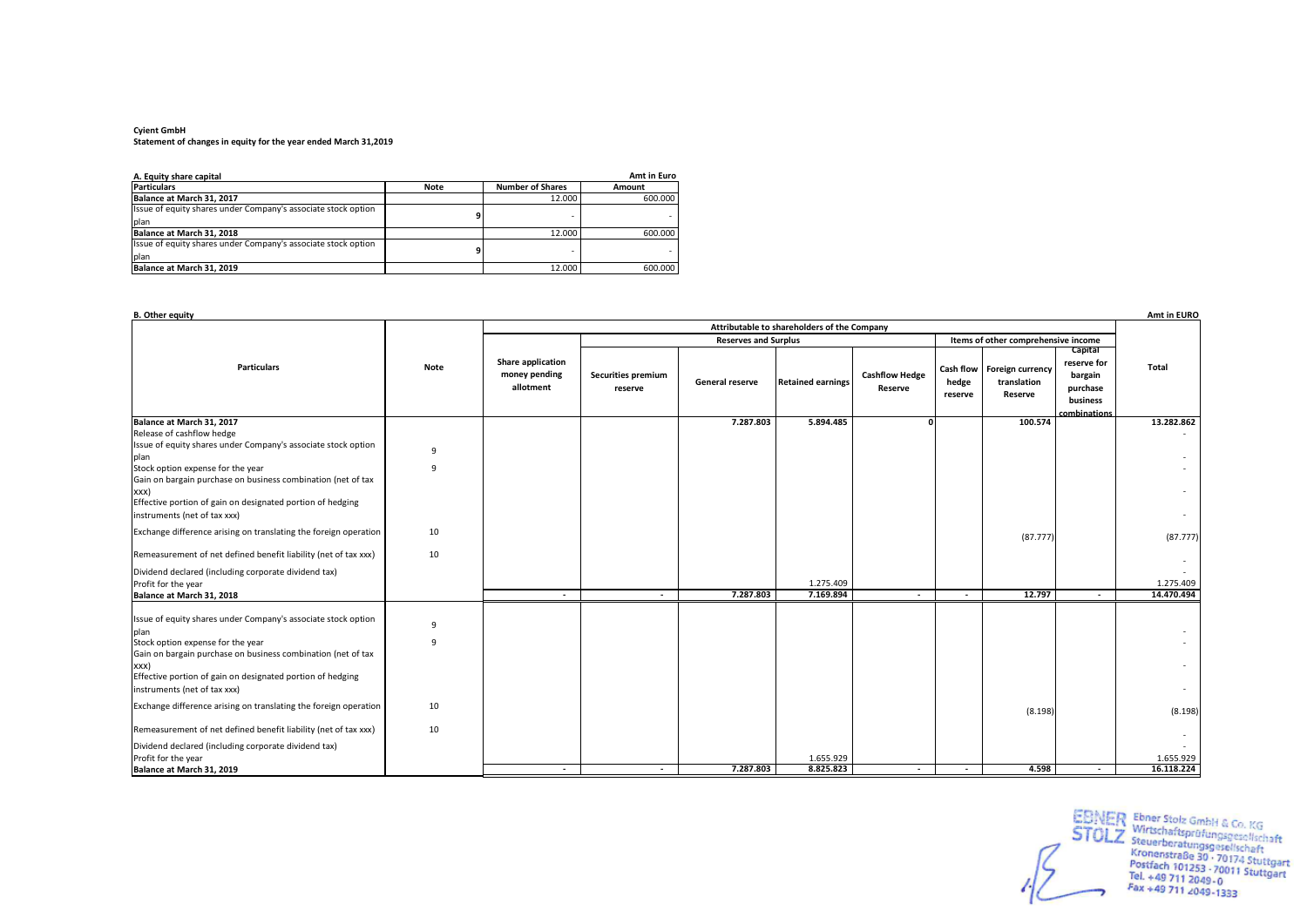Mahindra & Mahindra Limited (Consolidated) **Cyient GmbH Notes forming part of the financial statements**



 **3 - Property , plant and equipment and Capital work-in-progress**

|                          |                | Amt in Euro    |  |  |
|--------------------------|----------------|----------------|--|--|
| <b>Particulars</b>       | As at          |                |  |  |
|                          | March 31, 2019 | March 31, 2018 |  |  |
| Carrying amount of:      |                |                |  |  |
| Leasehold                |                |                |  |  |
| Office Equipment         | 65.870         | 22.115         |  |  |
| Computers                | 57.443         | 88.452         |  |  |
| Furnitures & Fixtures    | 9.750          | 1.903          |  |  |
| <b>Total</b>             | 133.064        | 112.470        |  |  |
| Capital work-in progress |                |                |  |  |
|                          | 133.064        | 112.470        |  |  |

|                                           |                                 |                  |                         | Amt in EURO  |
|-------------------------------------------|---------------------------------|------------------|-------------------------|--------------|
| <b>Description of assets</b>              | <b>Furniture &amp; Fixtures</b> | <b>Computers</b> | <b>Office Equipment</b> | <b>Total</b> |
| I. Cost                                   |                                 |                  |                         |              |
| Balance as at March 31, 2017              | 23.634                          | 298.556          | 311.622                 | 633.812      |
| <b>Additions</b>                          |                                 | 53.544           |                         | 53.544       |
| <b>Disposals</b>                          | (5.639,00)                      | (28.435,00)      | (8.689)                 | (42.763)     |
| Acquisitions through business combination |                                 |                  |                         |              |
| Derecognised on disposal of a subsidiary  |                                 |                  |                         |              |
| Foreign currency translation adjustments  | 21.184,00                       | (1.342)          | (32.351)                | (12.509)     |
| Balance as at March 31, 2018              | 39.179                          | 322.323          | 270.582                 | 632.084      |
| <b>Additions</b>                          | 10.255                          | 14.247           | 61.484                  | 85.986       |
| <b>Disposals</b>                          | (33.889)                        | (152.760)        | (110.338)               | (296.986)    |
| Acquisitions through business combination |                                 |                  |                         |              |
| Derecognised on disposal of a subsidiary  |                                 |                  |                         |              |
| Foreign currency translation adjustments  | (1)                             | (54)             |                         | (55)         |
| Balance as at March 31, 2019              | 15.545                          | 183.756          | 221.728                 | 421.029      |
| II. Accumulated depreciation              |                                 |                  |                         |              |
| Balance as at March 31, 2017              | 21.057                          | 233.664          | 285.195                 | 539.917      |
| Depreciation for the year                 | 3.507                           | 28.606           | 3.671                   | 35.784       |
| <b>Disposals</b>                          |                                 |                  |                         |              |
| Eliminated on disposal of a subsidiary    |                                 |                  |                         |              |
| Foreign currency translation adjustments  | 12.712                          | (28.400)         | (40.400)                | (56.088)     |
| Balance as at March 31, 2018              | 37.276                          | 233.870          | 248.466                 | 519.613      |
| Depreciation for the year                 | 764                             | 38.787           | 7.639                   | 47.190       |
| <b>Disposals</b>                          | (32.246)                        | (146.303)        | (100.248)               | (278.797)    |
| Eliminated on disposal of a subsidiary    |                                 |                  |                         |              |
| Foreign currency translation adjustments  |                                 | (42)             |                         | (41)         |
| Balance as at March 31, 2019              | 5.795                           | 126.313          | 155.857                 | 287.965      |
| III. Carrying Amounts (I-II)              |                                 |                  |                         |              |
| Balance as at March 31, 2018              | 2.577                           | 64.891           | 26.426                  | 93.895       |
| Balance as at March 31, 2019              | 9.750                           | 57.443           | 65.870                  | 133.064      |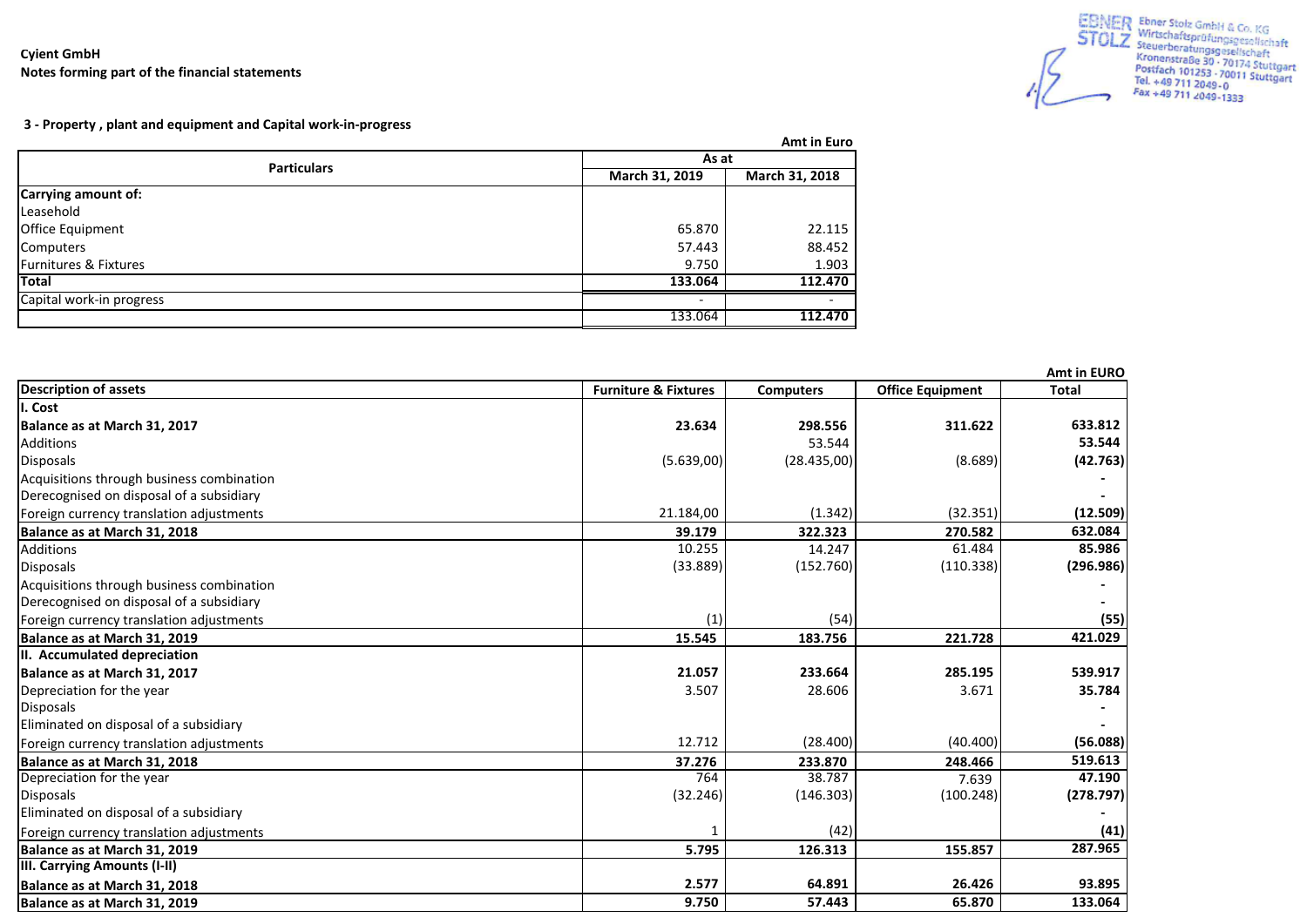# **Notes forming part of the financial statements Cyient GmbH**

| 4-Intangible Assets                 |                | <b>Amt in EURO</b> |
|-------------------------------------|----------------|--------------------|
| <b>Particulars</b>                  | As at          |                    |
|                                     | March 31, 2019 | March 31, 2018     |
| Carrying amount of:                 |                |                    |
| Computer Software                   | 84.964         | 93.797             |
| Other Intagible Assets              |                |                    |
| <b>Total</b>                        | 84.964         | 93.797             |
| Intangible assets under development |                |                    |
| <b>Total Intangible Assets</b>      | 84.964         | 93.797             |

(ii). Movement in the carrying amount of intangible assets is as below:

| <b>Description of assets</b>                                                       | <b>Computer software</b> | <b>Other intangible</b>  | <b>Total</b> |
|------------------------------------------------------------------------------------|--------------------------|--------------------------|--------------|
| I. Cost                                                                            |                          |                          |              |
| Balance as at March 31, 2017                                                       | 399.426                  |                          | 399.426      |
| <b>Additions</b>                                                                   | 105.265                  |                          | 105.265      |
| <b>Disposals</b>                                                                   | (3.605)                  |                          | (3.605)      |
| Additions through business combination<br>Derecognised on disposal of a subsidiary |                          |                          |              |
| Foreign currency translation adjustments                                           | (271)                    |                          | (271)        |
| Balance as at March 31, 2018                                                       | 500.815                  |                          | 500.815      |
| <b>Additions</b>                                                                   | 41.242                   |                          | 41.242       |
| <b>Disposals</b>                                                                   | (127.980)                |                          | (127.980)    |
| Additions through business combination<br>Derecognised on disposal of a subsidiary |                          |                          |              |
| Foreign currency translation adjustments                                           | (1)                      |                          | (1)          |
| Balance as at March 31, 2019                                                       | 414.075                  |                          | 414.075      |
| II. Accumulated amortisation<br>Balance as at March 31, 2017                       | 366.448                  |                          | 366.448      |
| Amortisation for the year                                                          | 42.778                   |                          | 42.778       |
| <b>Disposals</b><br>Eliminated on disposal of a subsidiary                         |                          |                          |              |
| Foreign currency translation adjustments                                           | (2.208)                  |                          | (2.208)      |
| Balance as at March 31, 2018                                                       | 407.018                  | $\overline{\phantom{0}}$ | 407.018      |
| Amortisation for the year                                                          | 50.074                   |                          | 50.074       |
| <b>Disposals</b>                                                                   | (127.980)                |                          | (127.980)    |
| Eliminated on disposal of a subsidiary                                             |                          |                          |              |
| Foreign currency translation adjustments                                           | (0)                      |                          | (0)          |
| Balance as at March 31, 2019                                                       | 329.111                  | $\overline{\phantom{0}}$ | 329.111      |
| III. Carrying Amounts (I-II)                                                       |                          |                          |              |
| Balance as at March 31, 2018                                                       | 93.797                   | $\overline{\phantom{a}}$ | 93.797       |
| Balance as at March 31, 2019                                                       | 84.964                   |                          | 84.964       |

EBNER Ebner Stolz GmbH & Co. KG<br>
STOLZ Wirtschaftsprüfungsgesellschaft<br>
Kronenstraße 30 - 70174 Stuttgart<br>
Kronenstraße 30 - 70174 Stuttgart<br>
Postfach 101253 - 70011 Stuttgart<br>
Tel. +49 711 2049 - 0<br>
Fax +49 711 2049 -1333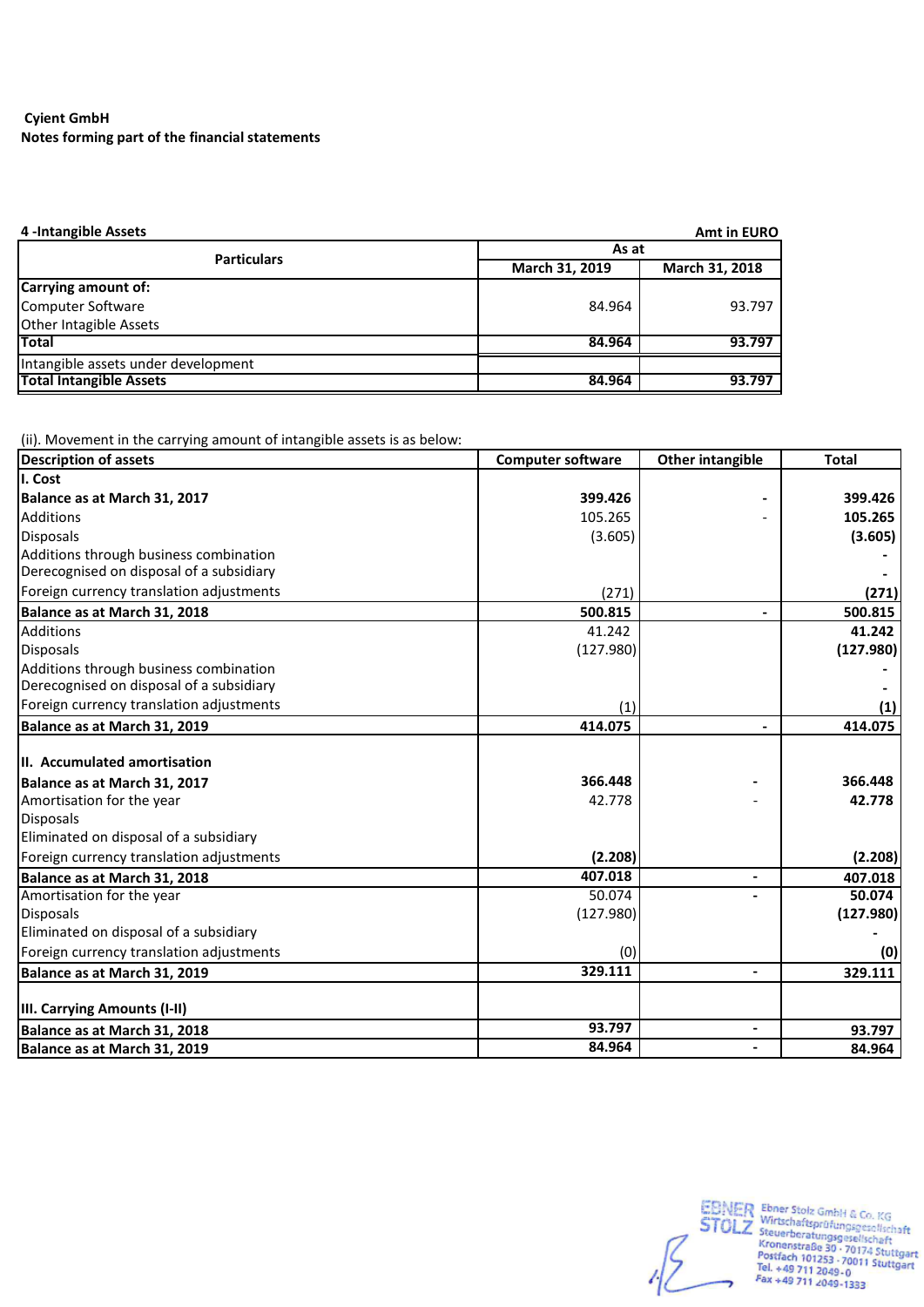| 5A - Loans                                       |                | <b>Amt in EURO</b> |
|--------------------------------------------------|----------------|--------------------|
| <b>Particulars</b>                               | As at          |                    |
|                                                  | March 31, 2019 | March 31, 2018     |
| <b>Non - Current</b><br>Loans to related parties | 3.260.000      | 3.970.000          |
| Total non-current loans                          | 3.260.000      | 3.970.000          |
|                                                  |                |                    |
| <b>Total loans</b>                               | 3.260.000      | 3.970.000          |

# **5B - Other financial assets**

|                                                  |                | As at          |
|--------------------------------------------------|----------------|----------------|
| <b>Particulars</b>                               | March 31, 2019 | March 31, 2018 |
| <b>Non - Current</b><br><b>Security Deposits</b> |                |                |
| - Unsecured, considered good                     | 12.869         | 13.360         |
| <b>Total other Non current financial assets</b>  | 12.869         | 13.360         |
|                                                  |                |                |
| <b>Current</b>                                   |                |                |
| Advance to Employees                             |                |                |
| - Unsecured, considered good                     | 51.260         | 67.678         |
| Unbilled revenue                                 | 1.807.465      | 4.074.876      |
| Interest accrued - inter company                 | 24.068         | 29.305         |
| Others                                           | 49.604         | 20.078         |
| <b>Total other current financial assets</b>      | 1.932.398      | 4.191.937      |
|                                                  |                |                |
| <b>Total other financial assets</b>              | 1.945.267      | 4.205.297      |

# **6.Other assets**

| <b>Particulars</b>                | As at          |                |  |
|-----------------------------------|----------------|----------------|--|
|                                   | March 31, 2019 | March 31, 2018 |  |
|                                   |                |                |  |
| <b>Current (unsecured):</b>       |                |                |  |
| <b>Prepaid Expenses</b>           | 74.436         | 375.449        |  |
| <b>Total other current assets</b> | 74.436         | 375.449        |  |
|                                   |                |                |  |
| <b>Total other assets</b>         | 74.436         | 375.449        |  |

EBNER Ebner Stolz GmbH & Co. KG<br>
STOLZ Wirtschaftsprüfungsgesellschaft<br>
Kronenstraße 30 - 70174 Stuttgart<br>
Kronenstraße 30 - 70174 Stuttgart<br>
Postfach 101253 - 70011 Stuttgart<br>
Tel. +49 711 2049 - 0<br>
Fax +49 711 2049 - 133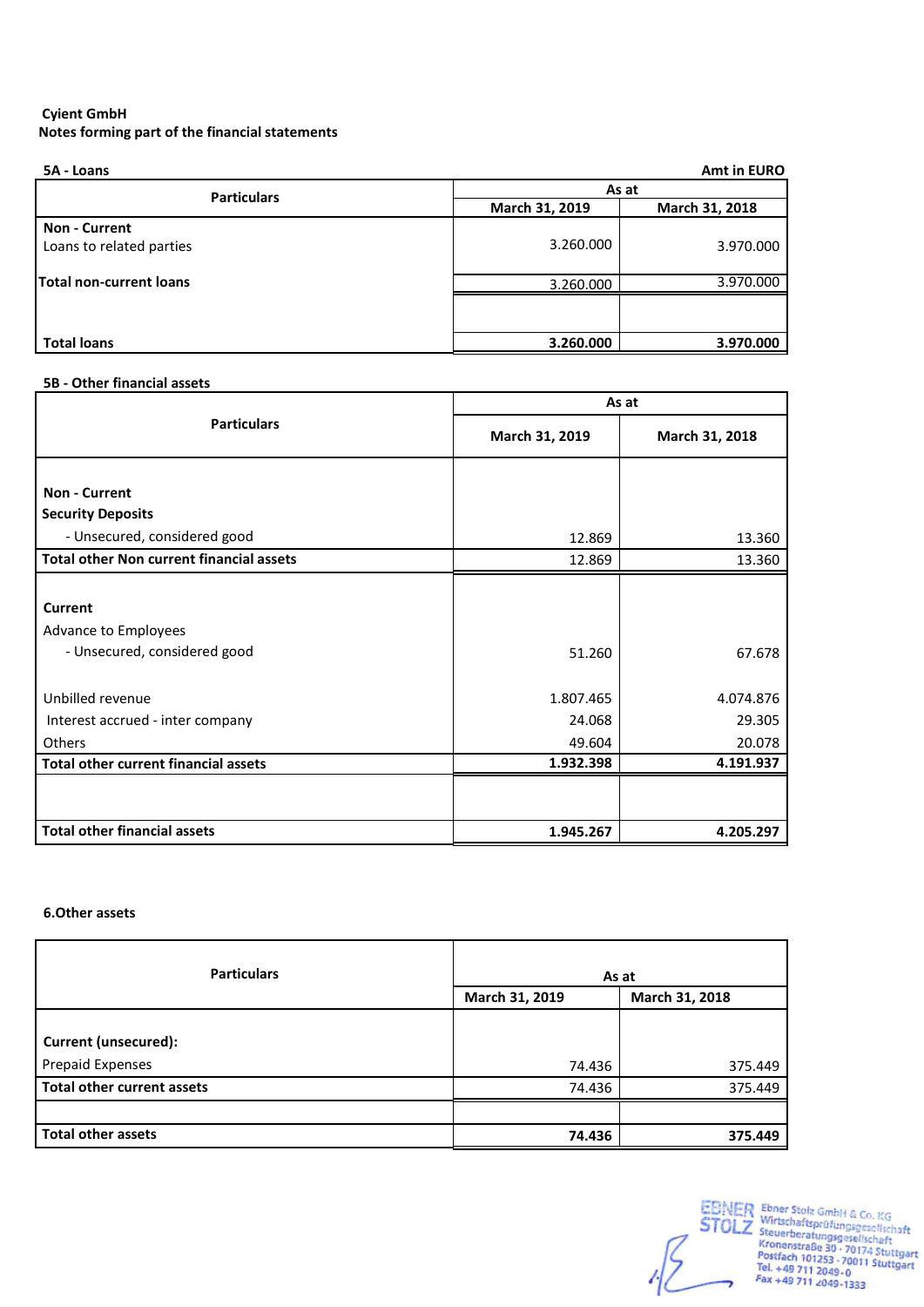| 7. Trade receivables                                                                |                | Amt in EURO            |  |
|-------------------------------------------------------------------------------------|----------------|------------------------|--|
|                                                                                     | As at          |                        |  |
| <b>Particulars</b>                                                                  | March 31, 2019 | March 31, 2018         |  |
| Trade receivables<br>- Unsecured, considered good                                   | 23.629.101     | 17.186.531             |  |
| - Doubtful                                                                          |                | 53.595                 |  |
| Less: Allowance for doubtful debts (expected credit loss allowance)<br><b>Total</b> | 23.629.101     | (53.595)<br>17.186.531 |  |

EBNER Ebner Stolz GmbH & Co. KG<br>
STOLZ Wirtschaftsprüfungsgesellschaft<br>
Kronenstraße 30 - 70174 Stuttgart<br>
Kronenstraße 30 - 70174 Stuttgart<br>
Postfach 101253 - 70011 Stuttgart<br>
Tel. +49 711 2049 - 0<br>
Fax +49 711 2049 -1333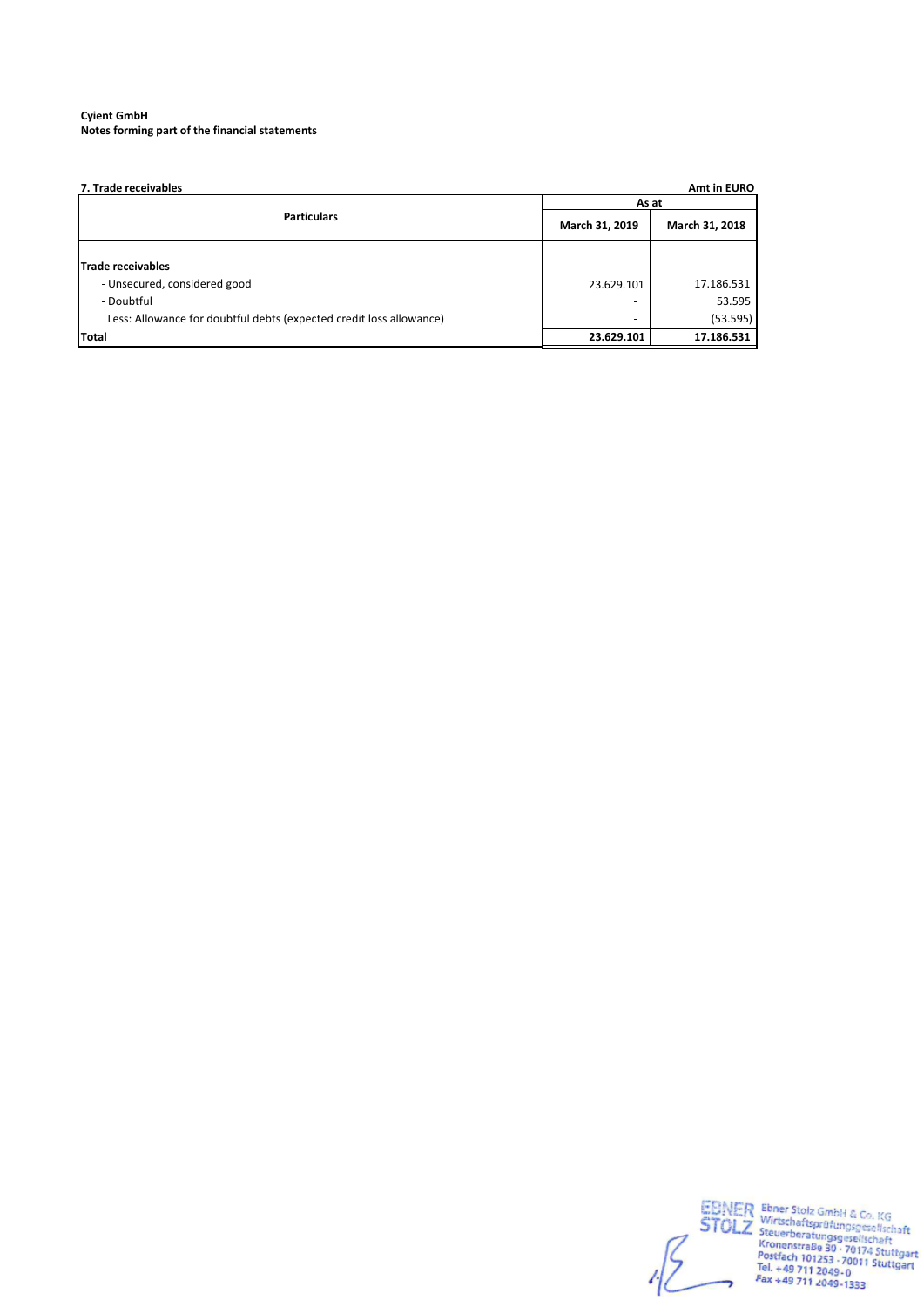# **8: Cash and Bank Balances**

|  |  |  | 8A. Cash and Cash Equivalents |  |  |  |
|--|--|--|-------------------------------|--|--|--|
|--|--|--|-------------------------------|--|--|--|

| 8A. Cash and Cash Equivalents          |                | <b>Amt in EURO</b> |
|----------------------------------------|----------------|--------------------|
|                                        |                | As at              |
| <b>Particulars</b>                     | March 31, 2019 | March 31, 2018     |
| <b>Balances with Banks</b>             |                |                    |
| in current accounts                    | 937.178        | 1.103.288          |
| in deposit accounts                    |                |                    |
| Cash on hand                           | 500            | 438                |
| Remittances in transit                 |                | 89.869             |
| <b>Total Cash and Cash equivalents</b> | 937.678        | 1.193.595          |

# **8B. Other Bank balances**

| <b>Particulars</b>                              | As at          |                |  |  |
|-------------------------------------------------|----------------|----------------|--|--|
|                                                 | March 31, 2019 | March 31, 2018 |  |  |
| Deposits held as margin money/security for bank |                |                |  |  |
| guarantees                                      | 39.468         |                |  |  |
| Total                                           | 39.468         |                |  |  |

EBNER Ebner Stolz GmbH & Co. KG<br>
STOLZ Wirtschaftsprüfungsgesellschaft<br>
Kronenstraße 30 - 70174 Stuttgart<br>
Kronenstraße 30 - 70174 Stuttgart<br>
Postfach 101253 - 70011 Stuttgart<br>
Tel. +49 711 2049 - 0<br>
Fax +49 711 2049 - 133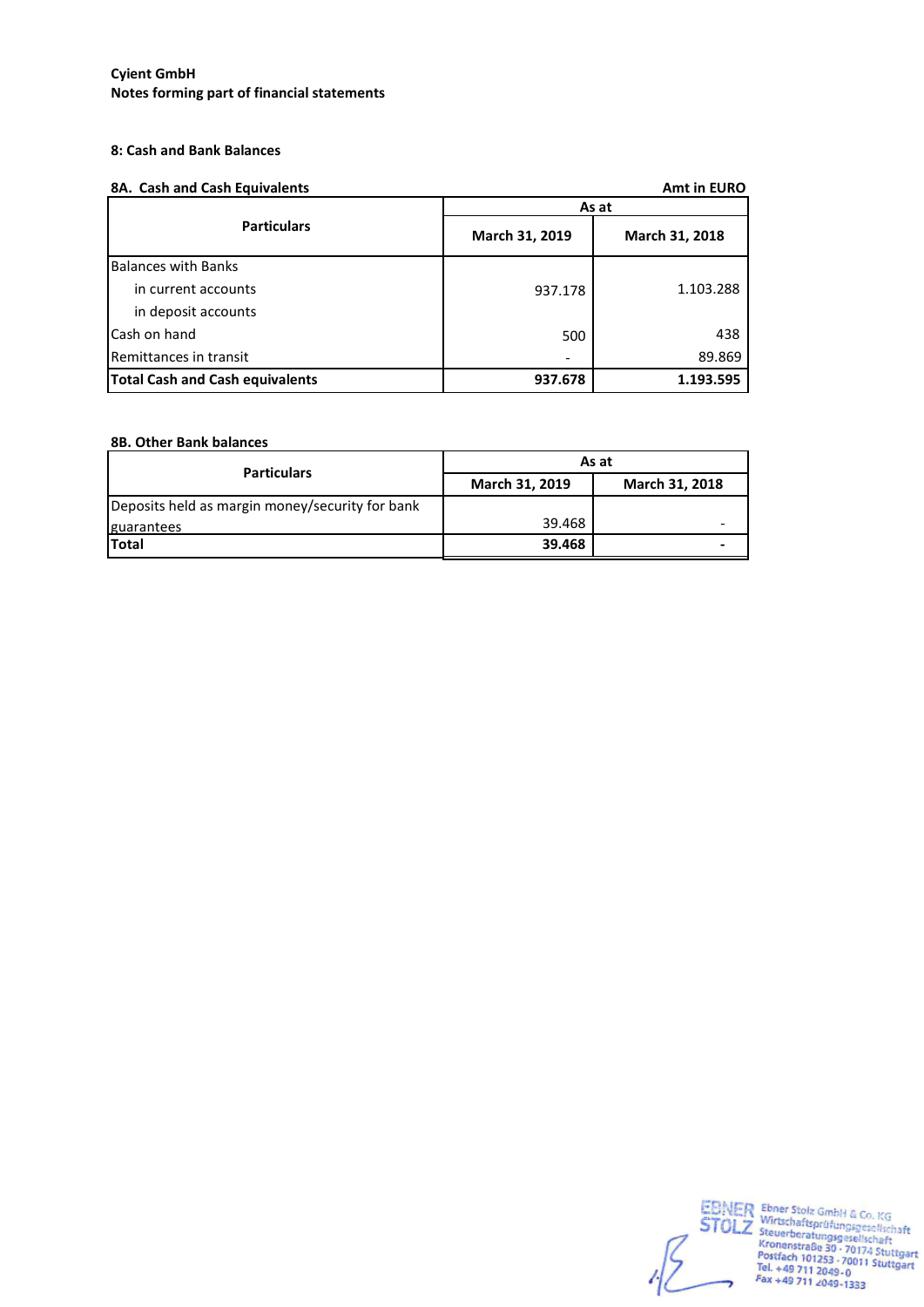| 9. Equity share capital                           | Amt in EURO    |                |  |  |
|---------------------------------------------------|----------------|----------------|--|--|
| <b>Particulars</b>                                | As at          |                |  |  |
|                                                   | March 31, 2019 | March 31, 2018 |  |  |
| <b>Authorised Share capital:</b>                  |                |                |  |  |
| 12,000 Equity Shares of 50 EUR each               | 600.000        | 600.000        |  |  |
| Total equity share capital                        | 600.000        | 600.000        |  |  |
|                                                   |                |                |  |  |
| Issued and subscribed capital comprises :         |                |                |  |  |
| 12,000 fully paid up equity shares of 50 EUR each | 600.000        | 600.000        |  |  |
| Total equity share capital                        | 600.000        | 600.000        |  |  |



EBINER Ebner Stolz GmbH & Co. KG<br>
STOLZ Steuerberatungsgesellschaft<br>
Kronenstraße 30 · 70174 Stuttgart<br>
Kronenstraße 30 · 70174 Stuttgart<br>
Postfach 101253 · 70011 Stuttgart<br>
Tel. +49 711 2049-0<br>
Fax +49 711 2049-1333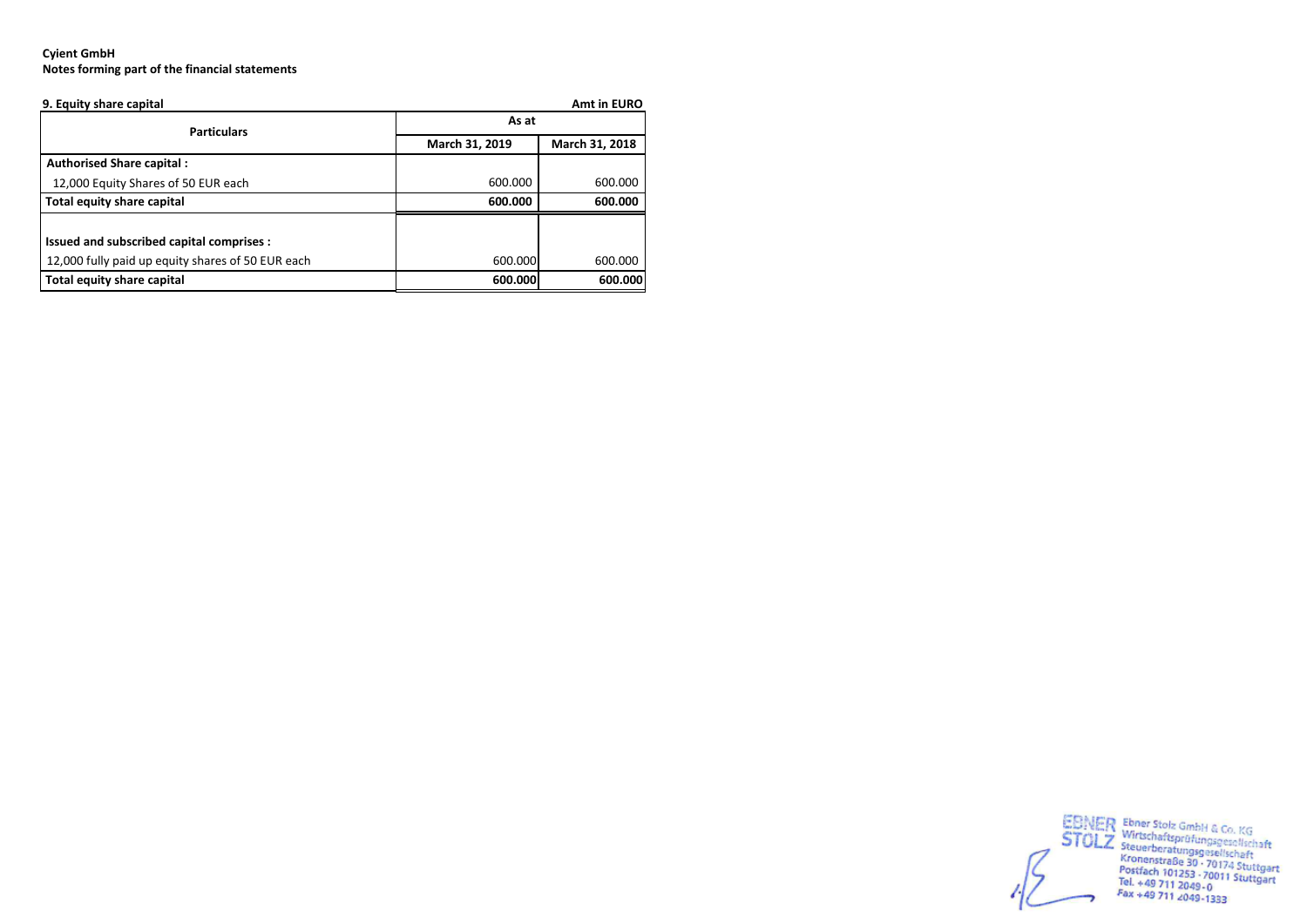# **Notes forming part of the Consolidated financial statements**

# **10. Other equity Amt in EURO**

|                                                                                  | As at          |                |  |  |
|----------------------------------------------------------------------------------|----------------|----------------|--|--|
| <b>Particulars</b>                                                               | March 31, 2019 | March 31, 2018 |  |  |
| (a.)General reserve                                                              |                |                |  |  |
| (i) Opening balance                                                              | 7.287.803      | 7.287.803      |  |  |
|                                                                                  |                |                |  |  |
| (ii) Movement during the year                                                    | 7.287.803      | 7.287.803      |  |  |
| (b). Securities premium account                                                  |                |                |  |  |
| (i) Opening balance                                                              |                |                |  |  |
| (ii) Options exercised during the year                                           |                |                |  |  |
| (iii) Premium received on allotment of shares                                    |                |                |  |  |
|                                                                                  |                |                |  |  |
| (c). Stock option reserve                                                        |                |                |  |  |
| (i) Opening balance                                                              |                |                |  |  |
| (ii) Stock option expense for the year                                           |                |                |  |  |
| (iii) Equity component of RSU                                                    |                |                |  |  |
| (iv) Options exercised during the year                                           |                |                |  |  |
| (d)Cash flow hedging reserve                                                     |                |                |  |  |
| (i) Opening balance                                                              |                |                |  |  |
| (ii) Effective portion of loss on designated portion of hedging instruments, net |                |                |  |  |
| (iii) Deferred tax on Hedge reserve                                              |                |                |  |  |
|                                                                                  |                |                |  |  |
| (e)Foreign currency translation reserve                                          |                |                |  |  |
| (i) Opening balance                                                              | 12.797         | 100.574        |  |  |
| (ii) Additions / (deductions) during the year (net)                              | (8.198)        | (87.777)       |  |  |
|                                                                                  | 4.599          | 12.797         |  |  |
| (f)Retained earnings                                                             |                |                |  |  |
| (i) Opening balance                                                              | 7.169.894      | 5.894.485      |  |  |
| (ii) profit for the year                                                         | 1.655.929      | 1.275.409      |  |  |
|                                                                                  | 8.825.823      | 7.169.894      |  |  |
| <b>Total</b>                                                                     | 16.118.225     | 14.470.494     |  |  |

EBNER Ebner Stolz GmbH & Co. KG<br>
STOLZ Wirtschaftsprüfungsgesellschaft<br>
Kronenstraße 30 - 70174 Stuttgart<br>
Kronenstraße 30 - 70174 Stuttgart<br>
Postfach 101253 - 70011 Stuttgart<br>
Tel. +49 711 2049 - 0<br>
Fax +49 711 2049 -1333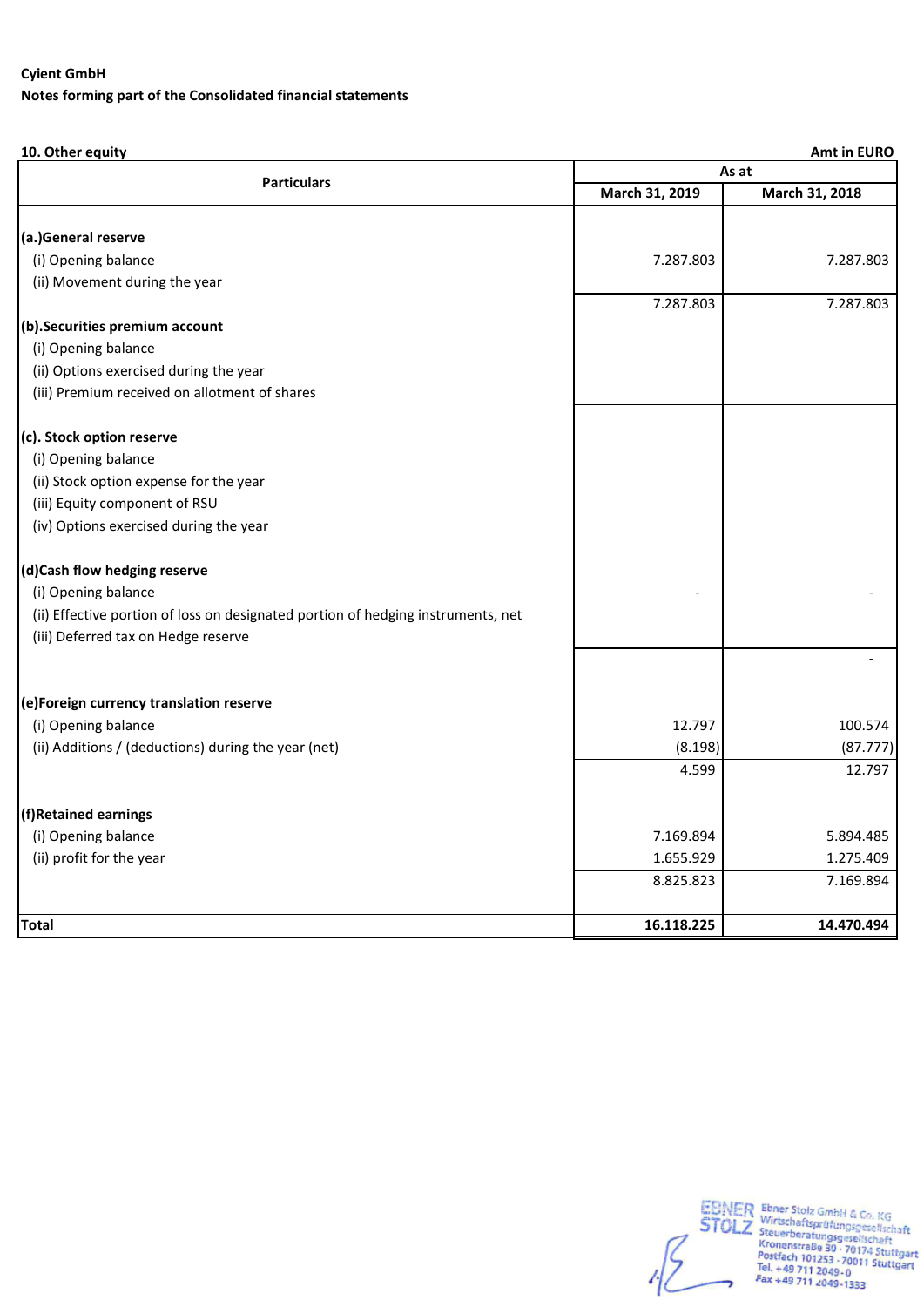**Notes forming part of the financial statements**

| 11. Provisions           |                | Amt in EURO    |  |  |
|--------------------------|----------------|----------------|--|--|
|                          | As at          |                |  |  |
| <b>Particulars</b>       | March 31, 2019 | March 31, 2018 |  |  |
| <b>Employee benefits</b> | 349.771        | 276.424        |  |  |
| <b>Other Provisions</b>  |                |                |  |  |
|                          | 349.771        | 276.424        |  |  |
|                          |                |                |  |  |
| Non - Current            |                |                |  |  |
| <b>Employee benefits</b> |                |                |  |  |
| <b>Other Provisions</b>  |                |                |  |  |
|                          |                |                |  |  |
| <b>Current</b>           |                |                |  |  |
| <b>Employee benefits</b> | 349.771        | 276.424        |  |  |
| <b>Other Provisions</b>  |                |                |  |  |
|                          | 349.771        | 276.424        |  |  |
|                          |                |                |  |  |
| <b>Total</b>             | 349.771        | 276.424        |  |  |

EBNER Ebner Stolz GmbH & Co. KG<br>
STOLZ Wirtschaftsprüfungsgesellschaft<br>
Kronenstraße 30 - 70174 Stuttgart<br>
Kronenstraße 30 - 70174 Stuttgart<br>
Postfach 101253 - 70011 Stuttgart<br>
Tel. +49 711 2049 - 0<br>
Fax +49 711 2049 -1333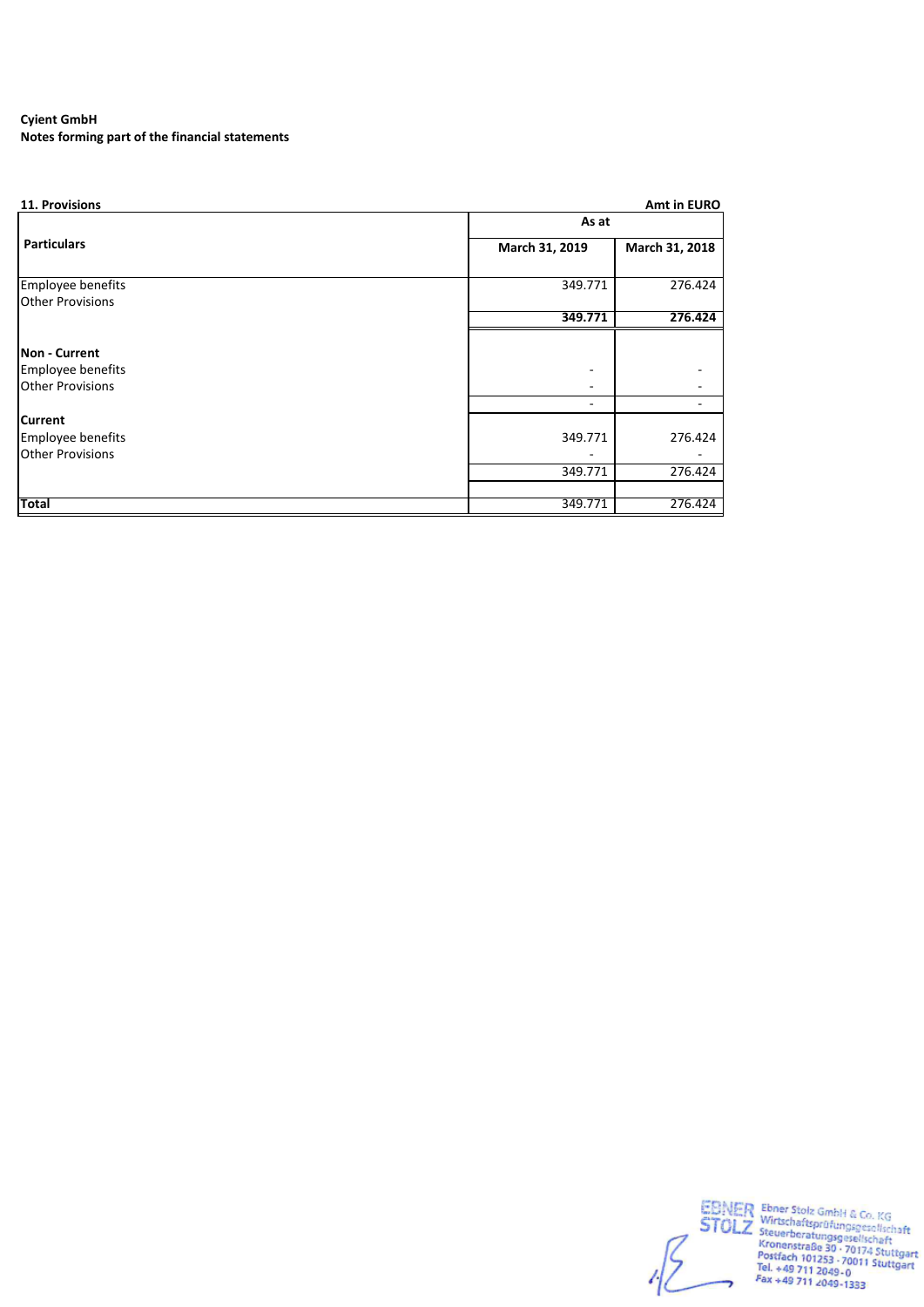## **12. Income taxes**

**12.1 - Tax Expense**

A. Income tax expense/(benefit) recognised in the statement of profit and loss

| <b>Particulars</b>                | March 31, 2019 | For the year ended For the year ended<br>March 31, 2018 | For the<br>Quarter<br>ended<br>March 31,<br>2019 | For the<br>Quarter<br>ended<br>December 31.<br>2018 | For the<br>Quarter<br>ended<br>March 31,<br>2018 |
|-----------------------------------|----------------|---------------------------------------------------------|--------------------------------------------------|-----------------------------------------------------|--------------------------------------------------|
| <b>Current tax</b>                |                |                                                         |                                                  |                                                     |                                                  |
| In respect of the current year    | 590.451        | 439.504                                                 | 187.876                                          | 275.509                                             | 146.069                                          |
| In respect of prior years         | (111.114)      | (167.524)                                               |                                                  | (119.999)                                           | (9.379)                                          |
|                                   | 479.336        | 271.980                                                 | 187.876                                          | 155.509                                             | 136.689                                          |
| Deferred taxes expense/(benefit): |                |                                                         |                                                  |                                                     |                                                  |
| In respect of the current year    | (38.000)       | (19.000)                                                | (27.000)                                         | (11.000)                                            | 4.000                                            |
| <b>MAT</b> credit                 |                |                                                         |                                                  |                                                     |                                                  |
|                                   | (38.000)       | (19.000)                                                | (27.000)                                         | (11.000)                                            | 4.000                                            |
|                                   |                |                                                         |                                                  |                                                     |                                                  |
| <b>Total</b>                      | 441.336        | 252.980                                                 | 160.876                                          | 144.509                                             | 140.689                                          |

|            |                    |           |              | Amt in EUR |
|------------|--------------------|-----------|--------------|------------|
| ar ended l | For the year ended | For the   | For the      | For the    |
| l. 2019    | March 31, 2018     | Quarter   | Quarter      | Quarter    |
|            |                    | ended     | ended        | ended      |
|            |                    | March 31, | December 31. | March 31,  |
|            |                    | 2019      | 2018         | 2018       |
|            |                    |           |              |            |
| 590.451    | 439.504            | 187.876   | 275.509      | 146.069    |
| 111.114)   | (167.524)          |           | (119.999)    | (9.379)    |
| 479.336    | 271.980            | 187.876   | 155.509      | 136.689    |
|            |                    |           |              |            |
| (38.000)   | (19.000)           | (27.000)  | (11.000)     | 4.000      |
|            |                    |           |              |            |
| (38.000)   | (19.000)           | (27.000)  | (11.000)     | 4.000      |
|            |                    |           |              |            |
| 441.336    | 252.980            | 160.876   | 144.509      | 140.689    |

 **Reconciliation of effective tax rate**

|                                                       |           | Amt in EUR |
|-------------------------------------------------------|-----------|------------|
| <b>Tax Reconcilation</b>                              | FY 18-19  | FY 17-18   |
| Profit before income taxes                            | 2.097.265 | 1.528.389  |
| Enacted rate in Germany                               | 27,33%    | 29,13%     |
| <b>Expected tax expense</b>                           | 573.102   | 445.143    |
| Tax effect of adjustments to reconcile expected tax   |           |            |
| expense                                               |           |            |
| Expenses that are not deductible in determining       |           |            |
| taxable profit                                        | 17.348    | $-33.917$  |
| Others                                                |           | 9.278      |
| Adjustments recognised in current year in relation to |           |            |
| the current tax of previous years                     | (149.114) | (167.524)  |
| Total income tax expense                              | 441.336   | 252.980    |
| <b>Effective tax rate</b>                             | 21,04%    | 16,53%     |

#### **12.2. Deferred tax assets and liabilities**

**A.** The following is the analysis of deferred tax assets/(liabilities) presented in the balance sheet:

| <b>Particulars</b>            | As at          |                |  |
|-------------------------------|----------------|----------------|--|
|                               | March 31, 2019 | March 31, 2018 |  |
|                               |                |                |  |
| Deferred tax liabilities      | 8.000          | 46.000         |  |
| Deferred tax liabilities, net | 8.000          | 46.000         |  |

### **Movement in deferred tax assets and liabilities**

| 2018-19                                                    | Opening balance | Recognised in<br>profit or loss | Recognised in<br>other<br>comprehensive<br>income | <b>Closing balance</b> |
|------------------------------------------------------------|-----------------|---------------------------------|---------------------------------------------------|------------------------|
| Deferred tax (liabilities)/assets in relation to:          |                 |                                 |                                                   |                        |
| Cash flow hedges (including forward element of forward con |                 |                                 |                                                   |                        |
| Deferred revenue                                           | $-46,000$       | 38,000                          |                                                   | $-8.000$               |
| Provisions (Severance payment associate France)            | ۰               |                                 |                                                   |                        |
| Others (describe)                                          | ۰               |                                 |                                                   |                        |
| Total                                                      | $-46.000$       | 38.000                          |                                                   | $-8.000$               |

| (Amount in |  |
|------------|--|
| EUR)       |  |

| 2017-18                                                    | <b>Opening balance</b> | Recognised in<br>profit or loss | Recognised in<br>other<br>comprehensive<br>income | <b>LURI</b><br><b>Closing balance</b> |
|------------------------------------------------------------|------------------------|---------------------------------|---------------------------------------------------|---------------------------------------|
| Deferred tax (liabilities)/assets in relation to:          |                        |                                 |                                                   |                                       |
| Cash flow hedges (including forward element of forward con |                        |                                 |                                                   |                                       |
| Deferred revenue                                           | $-65.000$              | 19.000                          |                                                   | $-46,000$                             |
| Provisions (Severance payment associate France)            |                        |                                 |                                                   |                                       |
| Others (describe)                                          |                        |                                 |                                                   |                                       |
| <b>Total</b>                                               | $-65.000$              | 19.000                          |                                                   | $-46.000$                             |

**12.3. Income tax assets and liabilities**

| <b>Particulars</b>                                  | As at          |                |  |
|-----------------------------------------------------|----------------|----------------|--|
|                                                     | March 31, 2019 | March 31, 2018 |  |
| <b>Current tax assets</b><br>Current tax assets     |                |                |  |
| <b>Total</b>                                        |                |                |  |
| Income tax liabililties, net.<br>Income tax payable | 239.770        | 553.757        |  |
| Total                                               | 239.770        | 553.757        |  |

EBNER Ebner Stolz GmbH & Co. KG<br>
STOLZ Wirtschaftsprüfungsgesellschaft<br>
Kronenstraße 30 - 70174 Stuttgart<br>
Kronenstraße 30 - 70174 Stuttgart<br>
Postfach 101253 - 70011 Stuttgart<br>
Tel. +49 711 2049-0<br>
Fax +49 711 2049-1333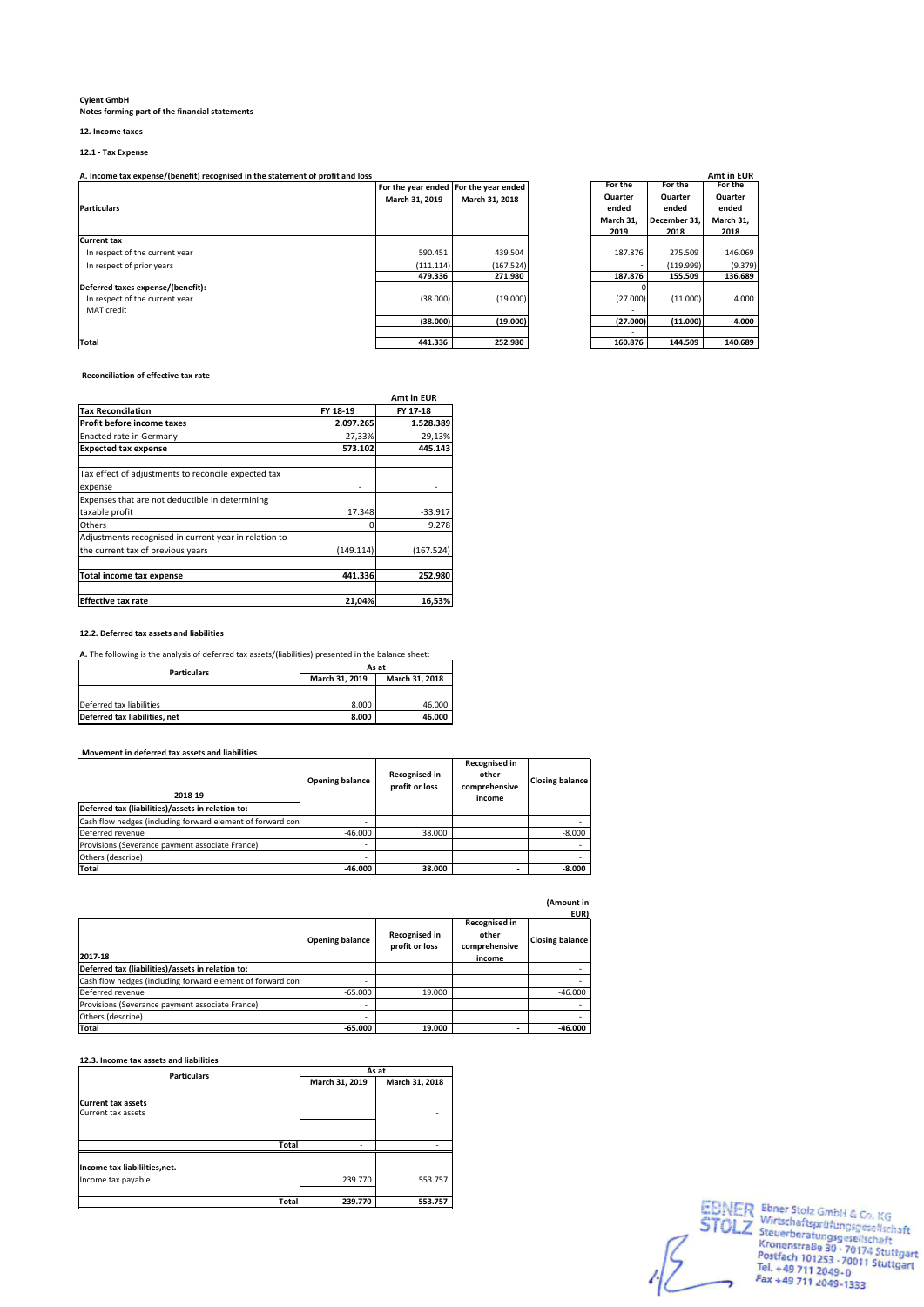| 13. Other liabilities        |                | Amt in EURO    |  |  |
|------------------------------|----------------|----------------|--|--|
|                              | As at          |                |  |  |
| <b>Particulars</b>           | March 31, 2019 | March 31, 2018 |  |  |
| <b>Current</b>               |                |                |  |  |
| Unearned revenue             | 74.992         | 150.293        |  |  |
| Advance from customers       |                |                |  |  |
| <b>Statutory remittances</b> | 649.330        | 252.116        |  |  |
|                              |                |                |  |  |
| <b>Total</b>                 | 724.323        | 402.409        |  |  |

# **14. Current borrowings**

|                                               | As at          |                |  |
|-----------------------------------------------|----------------|----------------|--|
| <b>Particulars</b>                            | March 31, 2019 | March 31, 2018 |  |
| Unsecured - at amortised cost                 |                |                |  |
| Loans from related parties (refer note below) |                |                |  |
| Secured - at amortised cost                   |                |                |  |
| Loans repayable on demand                     |                |                |  |
| from banks (bank overdraft)                   | 2.006.487      | 1.093.842      |  |
| <b>Total</b>                                  | 2.006.487      | 1.093.842      |  |

### **Notes:**

# **i) Loan from banks : HSBC Working Capital Facility**

Cyient GmbH has a overdraft facility with HSBC Bank, which is secured by a corporate guarantee from Cyient Limited. Outstanding amount as at March 31, 2019 is 2,006,487 ( March 31,2018: EUR 1,093,842 )

### **15. Trade Payables**

|                       | As at          |                |  |  |
|-----------------------|----------------|----------------|--|--|
| <b>Particulars</b>    | March 31, 2019 | March 31, 2018 |  |  |
| <b>Trade Payables</b> | 10.057.402     | 9.694.213      |  |  |
| <b>Total</b>          | 10.057.402     | 9.694.213      |  |  |

EBNER Ebner Stolz GmbH & Co. KG<br>
STOLZ Wirtschaftsprüfungsgesellschaft<br>
Kronenstraße 30 - 70174 Stuttgart<br>
Kronenstraße 30 - 70174 Stuttgart<br>
Postfach 101253 - 70011 Stuttgart<br>
Tel. +49 711 2049-0<br>
Fax +49 711 2049-1333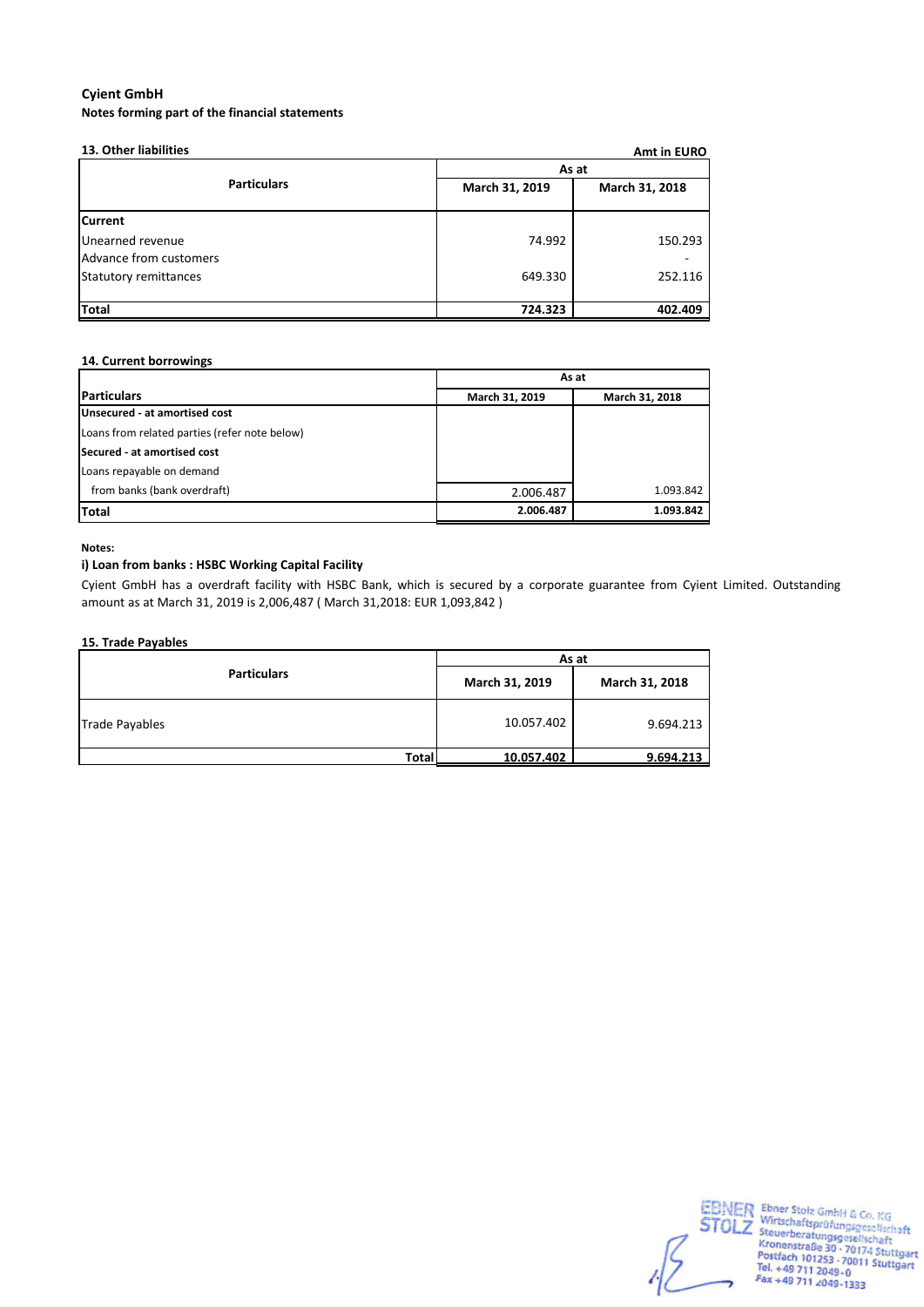**Notes forming part of the financial statements**

| <b>Particulars</b> | March 31, 2019 | For the year ended For the Year ended<br>March 31, 2018 | For the Quarter ended<br>March 31, 2019 | For the Quarter ended<br>December 31, 2018 | For the Quarter ended<br>March 31, 2018 |
|--------------------|----------------|---------------------------------------------------------|-----------------------------------------|--------------------------------------------|-----------------------------------------|
| Sale of services   | 27.020.727     | 25.089.786                                              | 7.250.427                               | 7.015.290                                  | 6.493.121                               |
| Total              | 27.020.727     | 25.089.786                                              | 7.250.427                               | 7.015.290                                  | 6.493.121                               |

| 16. Revenue from operations |                |                                                         |                                         |                                                   | <b>Amt in Euros</b>                     |
|-----------------------------|----------------|---------------------------------------------------------|-----------------------------------------|---------------------------------------------------|-----------------------------------------|
| <b>Particulars</b>          | March 31, 2019 | For the year ended For the Year ended<br>March 31, 2018 | For the Quarter ended<br>March 31, 2019 | For the Quarter ended<br><b>December 31, 2018</b> | For the Quarter ended<br>March 31, 2018 |
| Sale of services            | 27.020.727     | 25.089.786                                              | 7.250.427                               | 7.015.290                                         | 6.493.121                               |
| Total                       | 27.020.727     | <b>25 080 786</b>                                       | 7 250 427                               | <b>7.015.290.1</b>                                | G 402 121                               |

| 17. Other Income                                              |                                      |                                      |                                         |                                            |                                         |
|---------------------------------------------------------------|--------------------------------------|--------------------------------------|-----------------------------------------|--------------------------------------------|-----------------------------------------|
| <b>Particulars</b>                                            | For the year ended<br>March 31, 2019 | For the Year ended<br>March 31, 2018 | For the Quarter ended<br>March 31, 2019 | For the Quarter ended<br>December 31, 2018 | For the Quarter ended<br>March 31, 2018 |
| Interest Income                                               |                                      |                                      |                                         |                                            |                                         |
| Interest income on financial assets carried at amortised cost |                                      |                                      |                                         |                                            |                                         |
| Bank deposits (at amortised cost)                             | 92.735                               | 81.152                               | 23.651                                  | 27.951                                     | 19.438                                  |
| Interest income from related parties                          | 108.183                              | 129.424                              | 24.049                                  | 27.261                                     | 29.287                                  |
|                                                               | 200.918                              | 210.576                              | 47.701                                  | 55.212                                     | 48.725                                  |
| Other non-operating income                                    |                                      |                                      |                                         |                                            |                                         |
| Liabilities no longer required, written back                  |                                      | 105.782                              |                                         |                                            | (0)                                     |
| Miscelleneous income (net)                                    | 68.762                               | 302.978                              | 41.204                                  | 20.539                                     | 2.547                                   |
|                                                               | 68.762                               | 408.760                              | 41.204                                  | 20.539                                     | 2.546                                   |
| Other gains and losses                                        |                                      |                                      |                                         |                                            |                                         |
| Net foreign exchange gains/ (losses)                          | 279.304                              | (351.865)                            | 54.316                                  | 109.457                                    | (211.162)                               |
| Loss on disposal of property, plant and equipment             | (17.981)                             | (3.532)                              | (6.887)                                 |                                            | (1.357)                                 |
|                                                               | 261.323                              | (355.397)                            | 47.429                                  | 109.457                                    | (212.519)                               |
| <b>Total</b>                                                  | 531.003                              | 263.939                              | 136.333                                 | 185.208                                    | (161.248)                               |

| ır ended<br>, 2019 | For the Year ended<br>March 31, 2018 | For the Quarter ended<br>March 31, 2019 | For the Quarter ended<br>December 31, 2018 | For the Quarter ended<br>March 31, 2018 |
|--------------------|--------------------------------------|-----------------------------------------|--------------------------------------------|-----------------------------------------|
|                    |                                      |                                         |                                            |                                         |
| 92.735             | 81.152                               | 23.651                                  | 27.951                                     | 19.438                                  |
| 108.183            | 129.424                              | 24.049                                  | 27.261                                     | 29.287                                  |
| 200.918            | 210.576                              | 47.701                                  | 55.212                                     | 48.725                                  |
|                    |                                      |                                         |                                            |                                         |
|                    | 105.782                              |                                         |                                            | (0)                                     |
| 68.762             | 302.978                              | 41.204                                  | 20.539                                     | 2.547                                   |
| 68.762             | 408.760                              | 41.204                                  | 20.539                                     | 2.546                                   |
|                    |                                      |                                         |                                            |                                         |
| 279.304            | (351.865)                            | 54.316                                  | 109.457                                    | (211.162)                               |
| (17.981)           | (3.532)                              | (6.887)                                 |                                            | (1.357)                                 |
| 261.323            | (355.397)                            | 47.429                                  | 109.457                                    | (212.519)                               |
| 531.003            | 263.939                              | 136.333                                 | 185.208                                    | (161.248)                               |

EBNER Ebner Stolz GmbH & Co. KG<br>
STOLZ Wirtschaftsprüfungsgesellschaft<br>
Kronenstraße 30 - 70174 Stuttgart<br>
Kronenstraße 30 - 70174 Stuttgart<br>
Postfach 101253 - 70011 Stuttgart<br>
Tel. +49 711 2049 - 0<br>
Fax +49 711 2049 -1333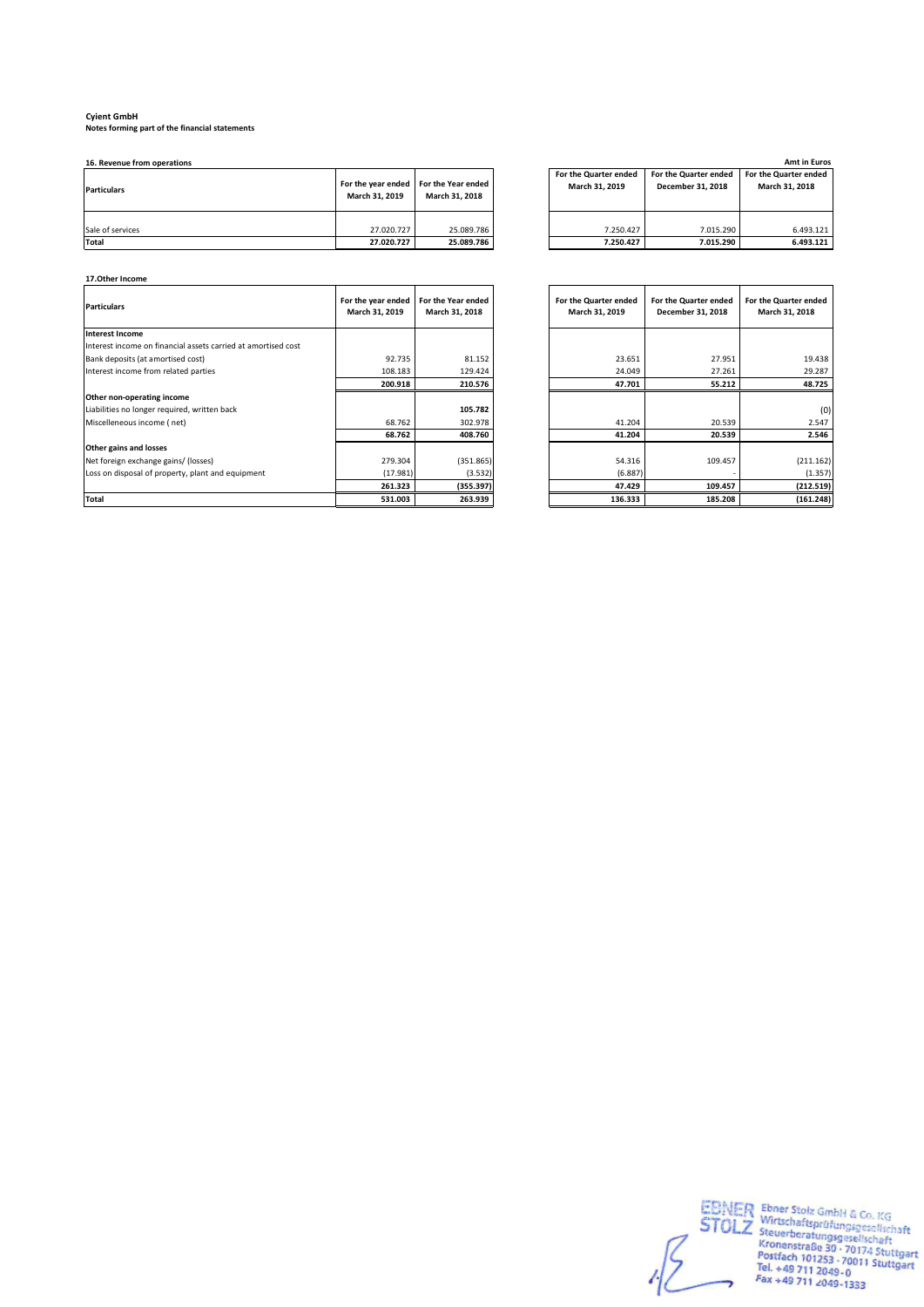#### **16A. Revenue from contracts with customers**

Effective April 1, 2018, the Company adopted Ind AS 115, Revenue from Contracts with Customers using the cummulative catch-up transition method applied to contracts that were not completed as at 1 April 2018. In accordance with the cummulative catch-up transition method, the comparitives have not been retrospectively adjusted. The effect of adoption of Ind AS 115 was insignificant.

Revenues for the year ended with March 31, 2019 and March 31, 2018 are as follows:

| <b>Particulars</b>                                     | For the year ended<br>March 31, 2019 | For the year ended<br>March 31, 2018 |  |
|--------------------------------------------------------|--------------------------------------|--------------------------------------|--|
| Revenue from services<br>Revenue from salary recharges | 25.979.682<br>1.041.046              | 24.926.835<br>162.951                |  |
| Total revenue from operations                          | 27.020.727                           | 25.089.786                           |  |

The Company presents revenues net of indirect taxes in the statement of Profit and loss.

### **1. Disaggregated revenue information**

The table below presents disaggregated revenues from contracts with customers by contract type, geography and timing of recognition for each of our business segments. The Group believes that this disaggregation best depicts how the nature, amount, timing and uncertainty of our revenues and cash flows are affected by industry, market and other economic factors.

|                                                                                                                                                       |                                                                 | For the year ended<br>March 31, 2019                                     |            |                         |  |  |
|-------------------------------------------------------------------------------------------------------------------------------------------------------|-----------------------------------------------------------------|--------------------------------------------------------------------------|------------|-------------------------|--|--|
| Segment                                                                                                                                               | <b>Utilities, Geospatial and</b><br><b>Communications (UGC)</b> | <b>Manufacturing and</b><br>Industrial Products (MI) Manufacturing (DLM) | Design Led | <b>Total</b>            |  |  |
| Revenues by contract type<br>Fixed-price<br>Time and material<br>Maintenance                                                                          | 849.589                                                         | 7.806.239<br>17.323.853                                                  |            | 8.655.828<br>17.323.853 |  |  |
| Revenue recharges                                                                                                                                     |                                                                 | 1.041.046                                                                |            | 1.041.046               |  |  |
| <b>Total</b>                                                                                                                                          | 849.589                                                         | 26.171.138                                                               | ٠          | 27.020.727              |  |  |
| <b>Revenues by Geography</b><br>India<br>North America<br>Europe                                                                                      | 849.589                                                         | 26.171.138                                                               |            | 27.020.727              |  |  |
| Rest of world<br><b>Total</b>                                                                                                                         | 849.589                                                         | 26.171.138                                                               | ٠          | 27.020.727              |  |  |
| Timing of revenue recognition<br>Services transferred at a point of time<br>Services transferred over time<br>Products transferred at a point of time | 849.589                                                         | 26.171.138                                                               |            | 27.020.727              |  |  |
| Total revenue from contracts with customers                                                                                                           | 849.589                                                         | 26.171.138                                                               | ٠          | 27.020.727              |  |  |

|                                                                                                                                                       | For the Year ended March 31, 2018                 |                                                                          |                          |            |  |
|-------------------------------------------------------------------------------------------------------------------------------------------------------|---------------------------------------------------|--------------------------------------------------------------------------|--------------------------|------------|--|
| Segment                                                                                                                                               | Utilities, Geospatial and<br>Communications (UGC) | <b>Manufacturing and</b><br>Industrial Products (MI) Manufacturing (DLM) | Design Led               | Total      |  |
| Revenues by contract type                                                                                                                             |                                                   |                                                                          |                          |            |  |
| Fixed-price                                                                                                                                           | 457.990                                           | 5.724.720                                                                |                          | 6.182.711  |  |
| Time and material                                                                                                                                     |                                                   | 18.744.124                                                               |                          | 18.744.124 |  |
| Maintenance                                                                                                                                           |                                                   |                                                                          |                          |            |  |
| Revenue recharges                                                                                                                                     |                                                   | 162.951                                                                  |                          | 162.951    |  |
| <b>Total</b>                                                                                                                                          | 457.990                                           | 24.631.795                                                               |                          | 25.089.786 |  |
| <b>Revenues by Geography</b><br>India                                                                                                                 |                                                   |                                                                          |                          |            |  |
| North America                                                                                                                                         |                                                   |                                                                          |                          |            |  |
| Europe<br>Rest of world                                                                                                                               | 457.990                                           | 24.631.795                                                               | $\overline{\phantom{a}}$ | 25.089.786 |  |
| Total                                                                                                                                                 | 457.990                                           | 24.631.795                                                               | $\overline{\phantom{a}}$ | 25.089.786 |  |
| Timing of revenue recognition<br>Services transferred at a point of time<br>Services transferred over time<br>Products transferred at a point of time | 457.990                                           | 24.631.795                                                               |                          | 25.089.786 |  |
| Total revenue from contracts with customers                                                                                                           | 457.990                                           | 24.631.795                                                               | $\overline{\phantom{a}}$ | 25.089.786 |  |

EBNER Ebner Stolz GmbH & Co. KG<br>
STOLZ Steuerberatungsgesellschaft<br>
Kronenstraße 30 · 70174 Stuttgart<br>
Rostfach 101253 · 70071 Stuttgart<br>
Tel. +49 711 2049-0<br>
Fax +49 711 2049-1333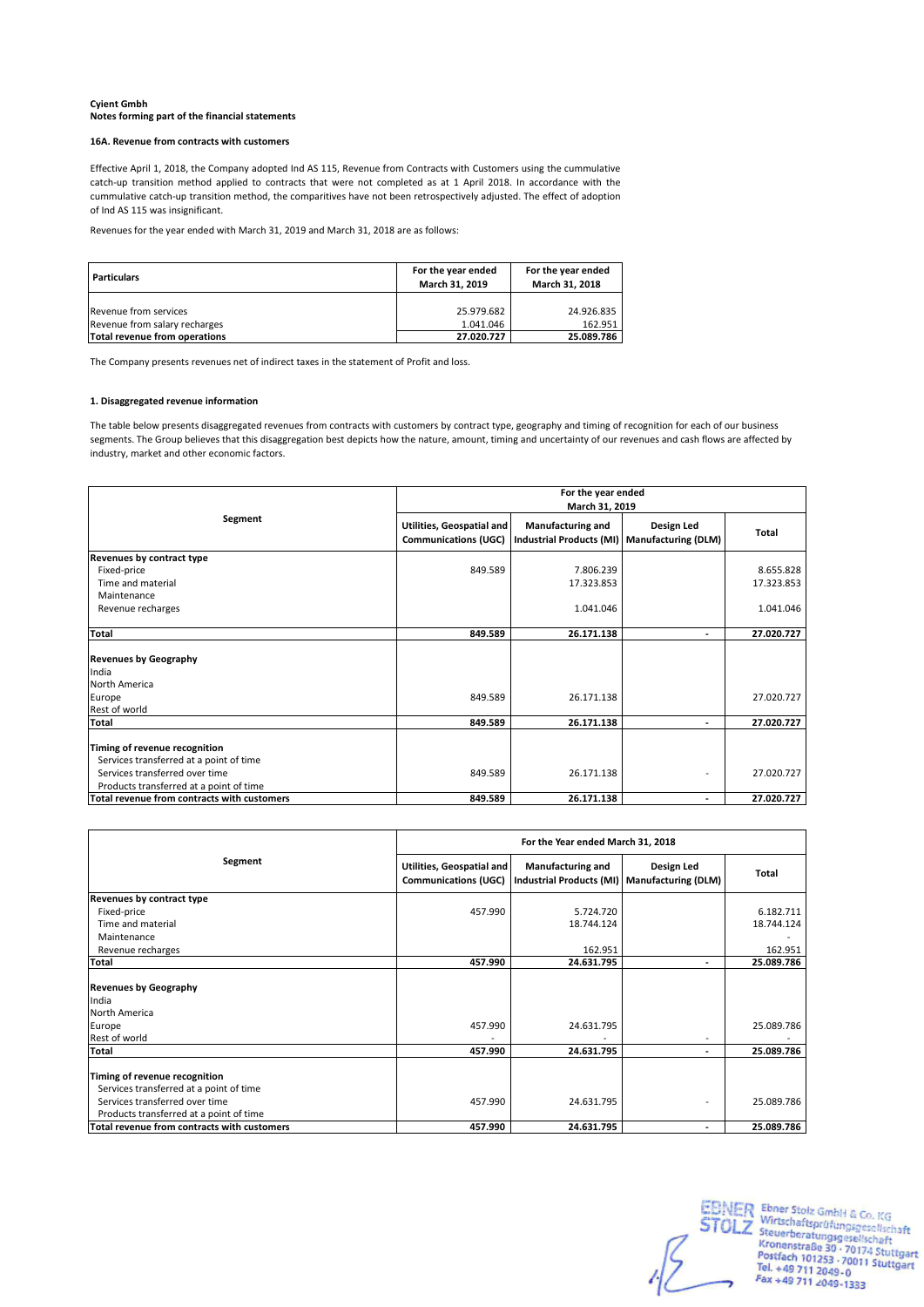### **Fixed price:**

Fixed price arrangements with customers have defined delivery milestones with agreed scope of work and pricing for each milestone. Revenue from fixed-price contracts, where the performance obligations are satisfied over time and when there is no uncertainty as to measurement or collectability of consideration, is recognized as per the 'percentage-of-completion' method. When there is uncertainty as to measurement or ultimate collectability, revenue recognition is postponed until such uncertainty is resolved. Percentage of completion is determined based on the project costs incurred to date as a percentage of total estimated project costs required to complete the project. The input method has been used to measure the progress towards completion as there is direct relationship between input and productivity.

#### **Time and material:**

 Revenue from time and material contracts are recognized as the related services are performed, which is pursued based on the efforts spent and agreed rate with the customer. Revenue from the end of the last invoicing to the reporting date is recognized as unbilled revenue.

#### **Maintenance**

Revenue from fixed-price maintenance contracts are recognised pro-rata over the term of the maintenance arrangement.

#### **2. Trade receivables and contract balances**

| <b>Particulars</b> | As at<br>March 31, 2019 | As at<br>March 31, 2018 |
|--------------------|-------------------------|-------------------------|
| Trade receivables  | 23.629.101              | 17.186.531              |
| Unbilled revenue   | 1.807.465               | 4.074.876               |
| Unearned revenue   | 74.992                  | 150.293                 |

The Company classifies the right to consideration in exchange for deliverables as either a receivable or as unbilled revenue.

A receivable is a right to consideration that is unconditional upon passage of time.

Revenue in excess of invoicing are classified as contract assets (unbilled revenue) while invoicing in excess of revenue are classified as contract liabilities (unearned revenues).

#### **Movement in unbilled revenue:**

| <b>Particulars</b>                              | As at          | As at          |  |
|-------------------------------------------------|----------------|----------------|--|
|                                                 | March 31, 2019 | March 31, 2018 |  |
| Opening balance                                 | 4.074.876      | 3.506.432      |  |
| Add: Revenue recognised during the year         | 10.230.568     | 11.557.784     |  |
| Less: Invoiced during the period                | (12.531.787)   | (11.306.395)   |  |
| Add: Changes due to Business combination        |                |                |  |
| Less: Impairment / (reversal) during the period |                |                |  |
| Add: Translation gain/(Loss)                    | 33.808         | 317.055        |  |
| <b>Closing balance</b>                          | 1.807.465      | 4.074.876      |  |

EBNER Ebner Stolz GmbH & Co. KG<br>
STOLZ Steuerberatungsgesellschaft<br>
Kronenstraße 30 - 70174 Stuttgart<br>
Rostfach 101253 - 70071 Stuttgart<br>
Tel. +49 711 2049-0<br>
Fax +49 711 2049-1333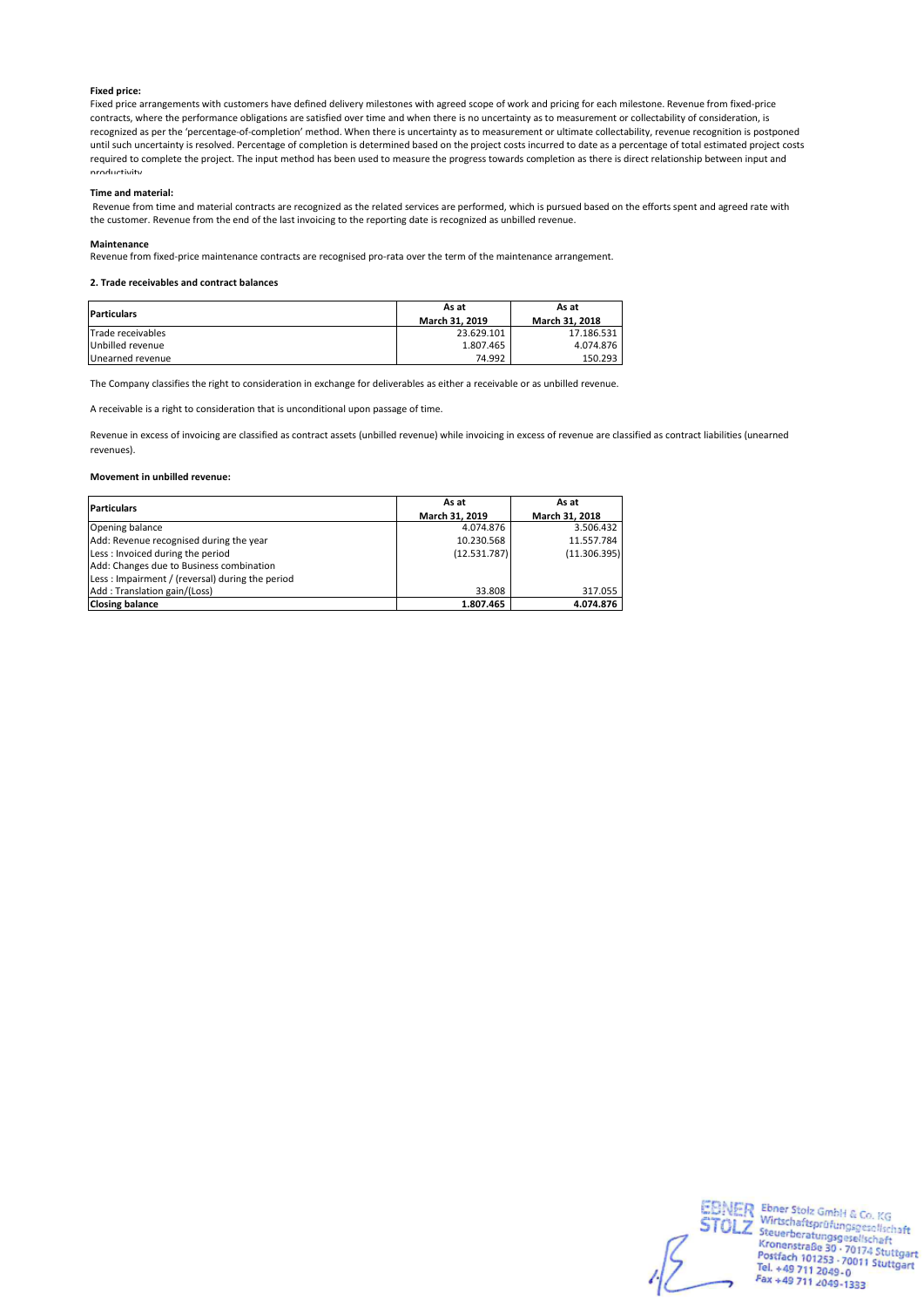### **Movement in Unearned revenue:**

| <b>Particulars</b>                                          | As at          | As at          |  |
|-------------------------------------------------------------|----------------|----------------|--|
|                                                             | March 31, 2019 | March 31, 2018 |  |
| Opening balance                                             | 391.155        | 350.155        |  |
| Less: Revenue recognised during the period                  | (1.470.540)    | (966.248)      |  |
| Add: Invoiced during the year but not recognized as revenue | 1.154.377      | 766.386        |  |
| Add: Translation gain/(Loss)                                |                |                |  |
| <b>Closing balance</b>                                      | 74.992         | 150.293        |  |

**3. Reconciliation of revenue recongnised in statement of profit and loss with the contracted price:**

| <b>Particulars</b>                          | For the Year ended | For the Year ended |
|---------------------------------------------|--------------------|--------------------|
|                                             | March 31, 2019     | March 31, 2018     |
| Revenue as per contracted price             | 27.020.727         | 25.089.786         |
| Adjustments                                 |                    |                    |
| Warranties                                  |                    |                    |
| Sales return                                |                    |                    |
| Sales volume discount                       | -                  |                    |
| <b>Revenue from contract with customers</b> | 27.020.727         | 25.089.786         |

The impact on account of applying the erstwhile Ind AS 18 Revenue standard instead of Ind AS 115 Revenue from contract with customers on the financials results of the Group for the year 2018-19 is insignificant.

EBNER Ebner Stolz GmbH & Co. KG<br>
STOLZ Wirtschaftsprüfungsgesellschaft<br>
Kronenstraße 30 - 70174 Stuttgart<br>
Kronenstraße 30 - 70174 Stuttgart<br>
Postfach 101253 - 70011 Stuttgart<br>
Tel. +49 711 2049-0<br>
Fax +49 711 2049-1333  $\sum$  stole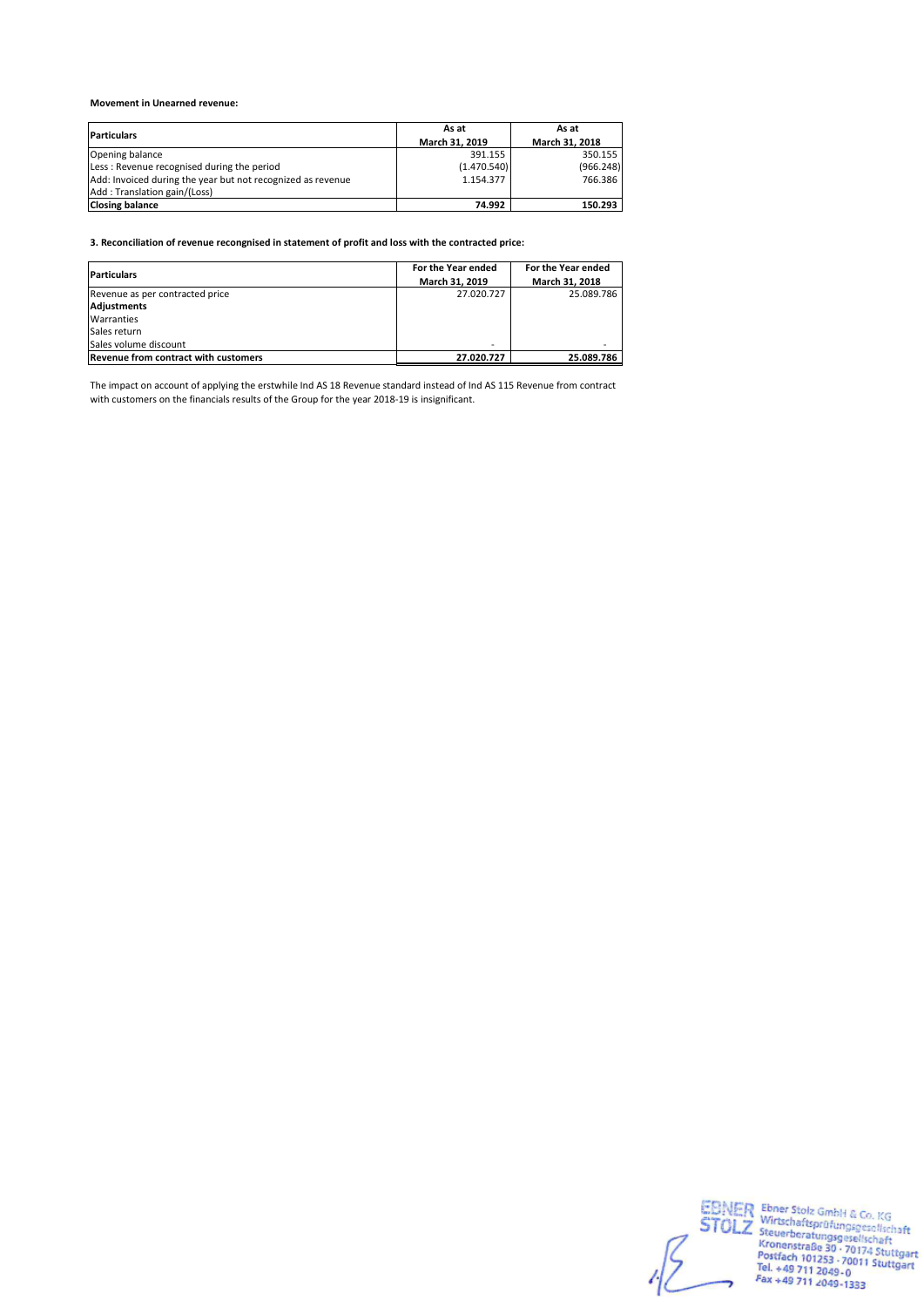**18. Employee Benefits Expense**

| <b>Particulars</b>                                       | For the year ended<br>March 31, 2019 | For the Year ended<br>March 31, 2018 | For the Quarter ended<br>March 31, 2019 | For the Quarter ended<br>December 31, 2018 | For the Quarter ended<br>March 31, 2018 |
|----------------------------------------------------------|--------------------------------------|--------------------------------------|-----------------------------------------|--------------------------------------------|-----------------------------------------|
| Salaries and wages, including bonus                      | 8.505.793                            | 7.355.921                            | 1.978.103                               | 2.145.797                                  | 1.789.009                               |
| Contribution to provident and other funds                | 26.336                               | 22.149                               | 4.436                                   | 11.170                                     | 5.413                                   |
| Social security and other benefits to overseas employees | 124.608                              | 227.328                              | 27.161                                  | 35.830                                     | 28.719                                  |
| Share based payments transactions expenses               | 7.397                                | 344                                  | 2.980                                   | 2.780                                      | 344                                     |
| Staff welfare expenses                                   | 109.976                              | 75.043                               | 26.461                                  | 30.385                                     | 26.599                                  |
| <b>Total</b>                                             | 8.774.111                            | 7.680.785                            | 2.039.141                               | 2.225.961                                  | 1.850.085                               |

| <b>Amt in Euros</b>                     |                                            |                                         |  |  |
|-----------------------------------------|--------------------------------------------|-----------------------------------------|--|--|
| For the Quarter ended<br>March 31, 2019 | For the Quarter ended<br>December 31, 2018 | For the Quarter ended<br>March 31, 2018 |  |  |
| 1.978.103                               | 2.145.797                                  | 1.789.009                               |  |  |
| 4.436                                   | 11.170                                     | 5.413                                   |  |  |
| 27.161                                  | 35.830                                     | 28.719                                  |  |  |
| 2.980                                   | 2.780                                      | 344                                     |  |  |
| 26.461                                  | 30.385                                     | 26.599                                  |  |  |
|                                         |                                            |                                         |  |  |
| 2.039.141                               | 2.225.961                                  | 1.850.085                               |  |  |

**19. Finance Cost**

| <b>Particulars</b>      | For the year ended<br>March 31, 2019 | For the Year ended<br>March 31, 2018 | For the Quarter ended<br>March 31, 2019 | For the Quarter ended<br>December 31, 2018 | For the Quarter ended<br>March 31, 2018 |
|-------------------------|--------------------------------------|--------------------------------------|-----------------------------------------|--------------------------------------------|-----------------------------------------|
| <b>Interest Expense</b> |                                      |                                      |                                         |                                            |                                         |
| Other interest expense  | 138.041                              | 122.653                              | 34.863                                  | 31.235                                     | 33.231                                  |
| <b>Total</b>            | 138.041                              | 122.653                              | 34.863                                  | 31.235                                     | 33.231                                  |

| For the Quarter ended<br>March 31, 2019 | For the Quarter ended<br>December 31, 2018 | For the Quarter ended<br>March 31, 2018 |
|-----------------------------------------|--------------------------------------------|-----------------------------------------|
| 34.863                                  | 31.235                                     | 33.231                                  |
| 34.863                                  | 31.235                                     | 33.231                                  |

**20. Depreciation and amortisation expense**

| <b>Particulars</b>                            | For the vear ended<br>March 31, 2019 | For the Year ended<br>March 31, 2018 | For the Quarter ended<br>March 31, 2019 | For the Quarter ended<br>December 31, 2018 | For the Quarter ended<br>March 31, 2018 |
|-----------------------------------------------|--------------------------------------|--------------------------------------|-----------------------------------------|--------------------------------------------|-----------------------------------------|
| Depreciation of property, plant and equipment | 47.190                               | 35.784                               | 12.112                                  | 10.688                                     | 10.170                                  |
| Amortisation of intangible assets             | 50.074                               | 42.778                               | 13.021                                  | 12.816                                     | 24.358                                  |
| <b>Total</b>                                  | 97.264                               | 78.562                               | 25.133                                  | 23.504                                     | 34.529                                  |

| For the Quarter ended<br>March 31, 2019 | For the Quarter ended<br>December 31, 2018 | For the Quarter ended<br>March 31, 2018 |
|-----------------------------------------|--------------------------------------------|-----------------------------------------|
| 12.112                                  | 10.688                                     | 10.170                                  |
| 13.021                                  | 12.816                                     | 24.358                                  |
| 25.133                                  | 23.504                                     | 34.529                                  |

EBNER Ebner Stolz GmbH & Co. KG<br>
STOLZ Wirtschaftsprüfungsgesellschaft<br>
Kronenstraße 30 - 70174 Stuttgart<br>
Kronenstraße 30 - 70174 Stuttgart<br>
Postfach 101253 - 70011 Stuttgart<br>
Tel. +49 711 2049 - 0<br>
Fax +49 711 2049 -1333